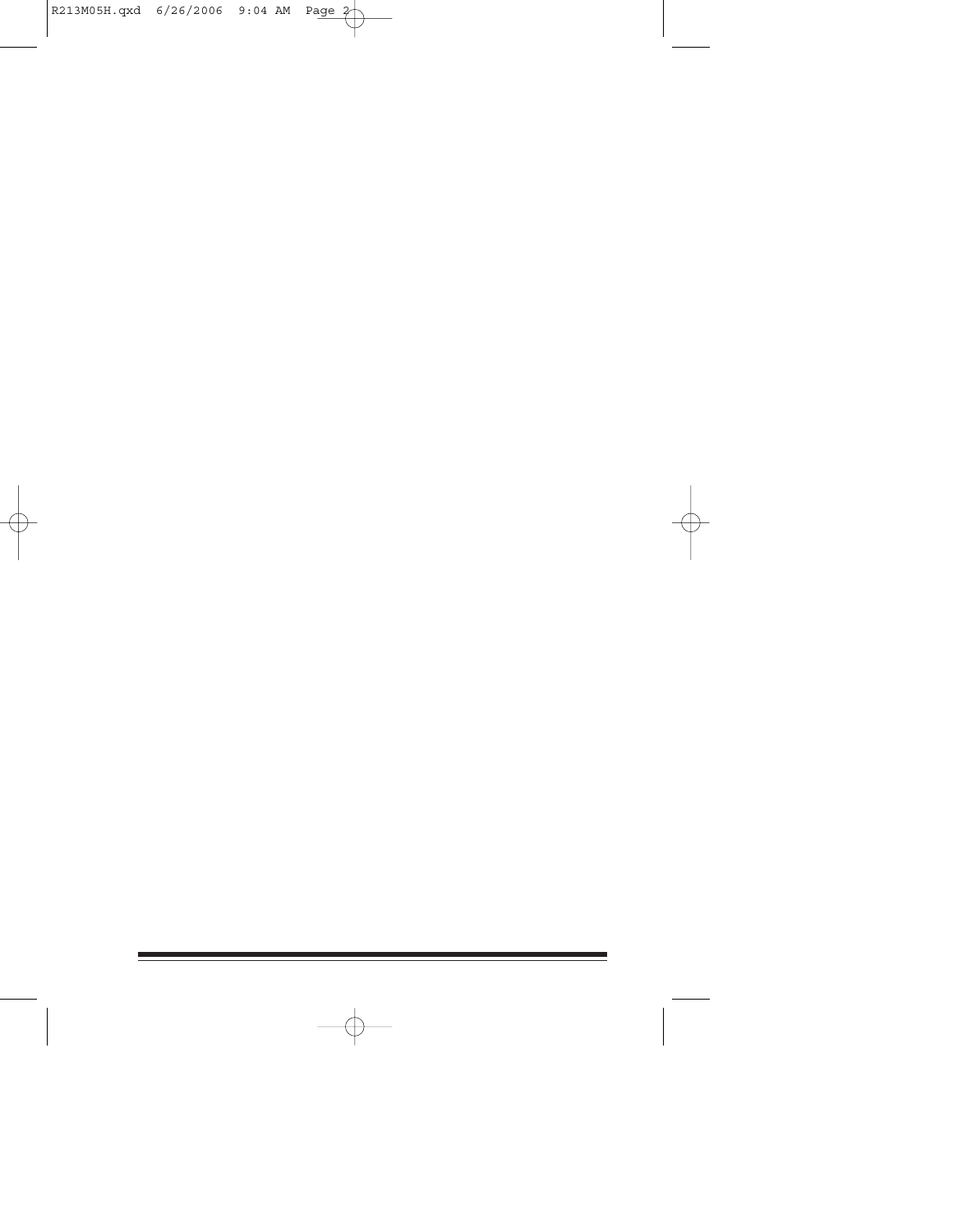Manufacturer: Maxtec, Inc. European Representative Airox S.A. Parcd'activities Pau-Pyrenees L'echangeur BP833 64008 PAU Cedex France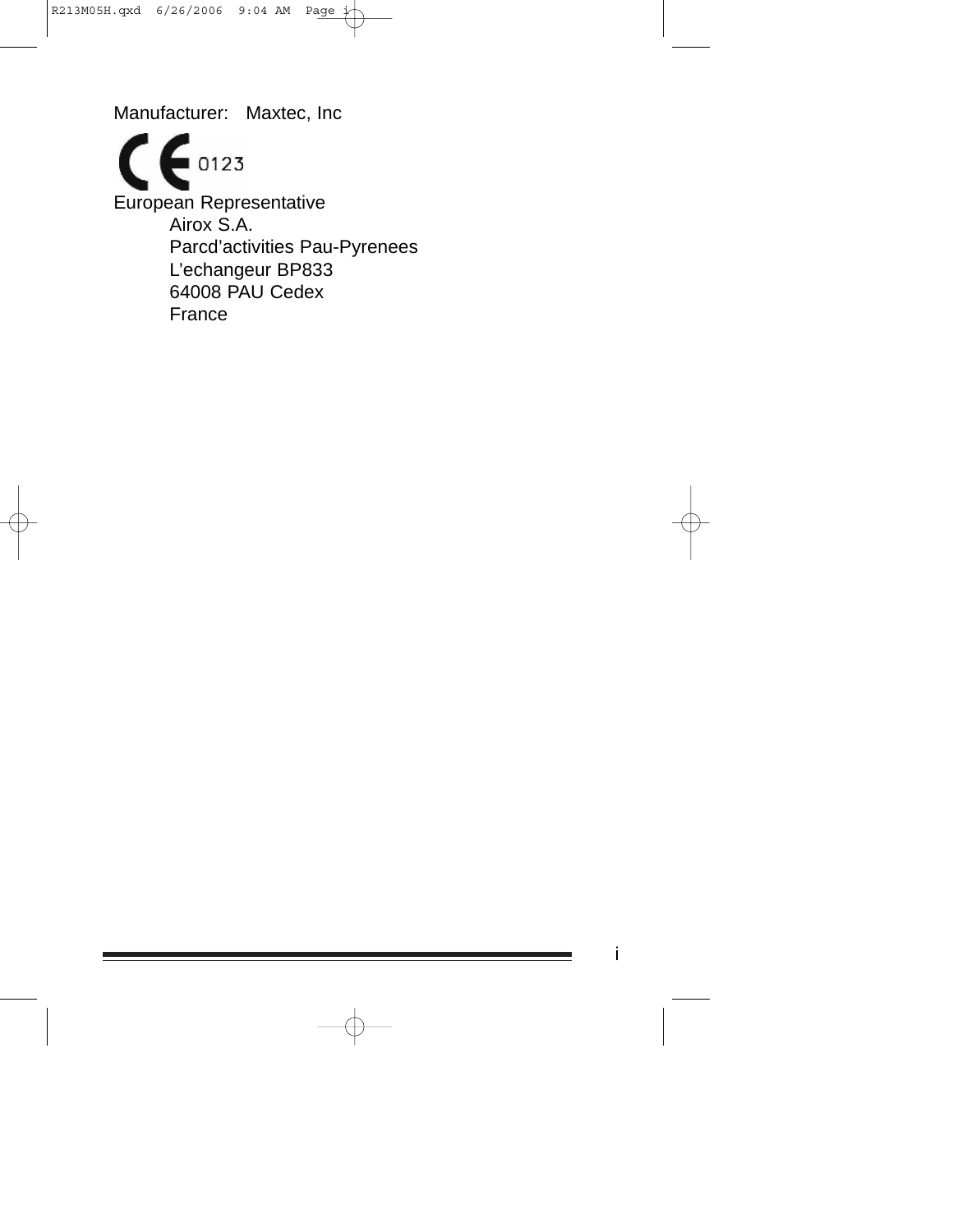### **PREFACE**

This manual describes the function, operation and maintenance of the Maxtec Model OM-25ME and OM-25ME-L oxygen monitors. Notes are included where differences may occur between the two monitors. As members of Maxtec's  $MAXO<sub>2</sub>®$  line of oxygen analyzers and monitors, the OM-25ME utilizes the Maxtec MAX-250E oxygen sensor and is engineered for fast response, maximum reliability and stable performance. The OM-25ME is designed primarily for continuous monitoring of oxygen levels delivered by medical oxygen delivery equipment and respiratory care systems. Adjustable high and low level alarm setpoints make the OM-25ME ideal for use in neo-natal, anesthesia, and respiratory care.

#### **THANK YOU**

Thank you for your purchase of a Maxtec  $MAXO<sub>2</sub>®$  oxygen monitor. We appreciate the time and energy you invest in selecting the equipment best suited to your needs. As repayment, we are supplying you with a reliable, high-quality instrument that, with proper care and operation, will provide you with years of exceptional service. We also encourage your comments or suggestions as to how our equipment, in any way, can better serve your needs. Please feel free to write, FAX or e-mail us at the address on the back of this manual c/o the Maxtec Marketing Department.

**NOTE: In order to obtain optimum performance from your MAXO2<sup>®</sup> monitor, all operation and maintenance must be performed in accordance with this manual. Please read the manual thoroughly before using the monitor and do not attempt any repair or procedure that is not described herein. Maxtec cannot warrant any damage resulting from misuse, unauthorized repair or improper maintenance of the instrument.** 



The sensor of the MAXO<sub>2</sub> Oxygen Monitor (MAXO<sub>2</sub>) has been tested with various anesthesia gases including Nitrous oxide, Halothane, Isoflurane, Enflurane, Sevoflurane and Desflurane and found to have acceptable low interferance, the device in its entirety (including electronics) is not suitable for use in the presense of a flammable anesthetic mixture. Only the threaded sensor face, flow diverter, and "T" adapter may be allowed to contact such a gas mixture.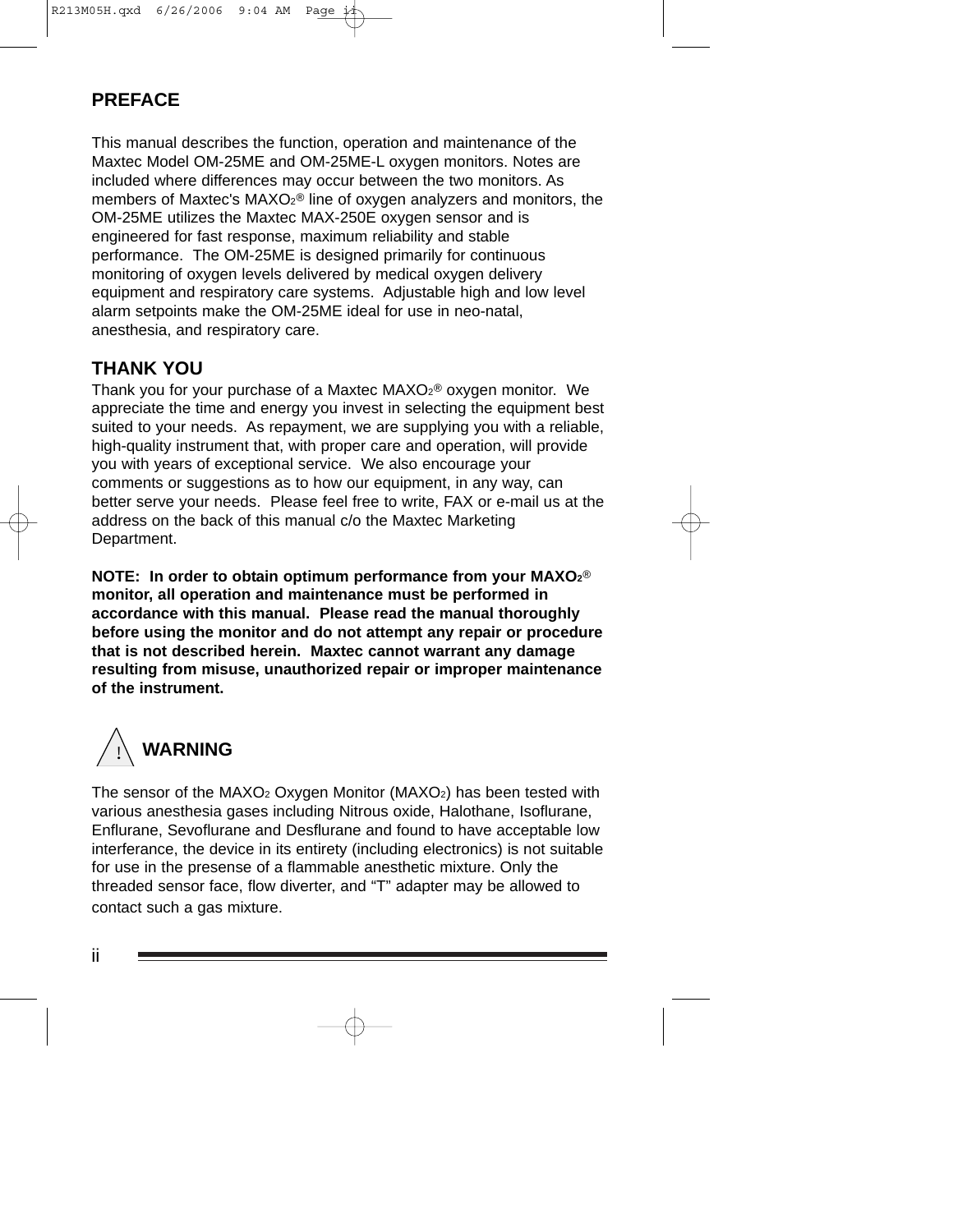To avoid explosion, do not operate the Oxygen monitor in the presence of flammable anesthetics or in an atmosphere of explosive gases. Operating the oxygen monitor in flammable or explosive atmospheres may result in fire or explosion.

Never allow an excess length of cable near the patient's head or neck, as such could result in strangulation. Secure excess cable to the bed rail or suitable object.

Never use a MAXO<sub>2</sub> monitor with a cable that appears worn, cracked or has damaged insulation

Before use, all individuals who will be using the  $MAXO<sub>2</sub>$  must become thoroughly familiar with the information contained in this Operation Manual. Strict adherance to the operating instructions is necessary for safe effective product performance. This product will perform only as designed if installed and operated in accordance with the manufacturer's operating instructions.

Use only genuine Maxtec accessories and replacement parts. Failure to do so may seriously impair the monitor's performance. Repair or alteration of the MAXO<sub>2</sub> beyond the scope of the maintenance instructions or by anyone other than an authorized Maxtec service person could cause the product to fail to perform as designed.

Calibrate the MAXO<sub>2</sub> weekly when in operation and if enviromental conditions change significantly. (ie, Temperature, Humidity, Barometric Pressure. --- Refer to Calibration section of this manual).

Use of the  $MAXO<sub>2</sub>$  near devices that generate electrical fields may cause erratic readings.

If the MAXO<sub>2</sub> is ever exposed to liquids (from spills or immersion) or to any other physical abuse, turn the instrument OFF and then ON. This will allow the unit to go through its self test and make sure everything is operating correctly.

Never autoclave, immerse or expose the MAXO<sub>2</sub> (including sensor) to high temperatures ( $>70^{\circ}$ C). Never expose the device to pressure, irradiation vacuum, steam, or chemicals.

To protect the unit from potential leaky battery damage always remove batteries when the unit is going to be stored (not in use for 1 month) and replace dead batteries with recognized name brand AA Alkaline batteries.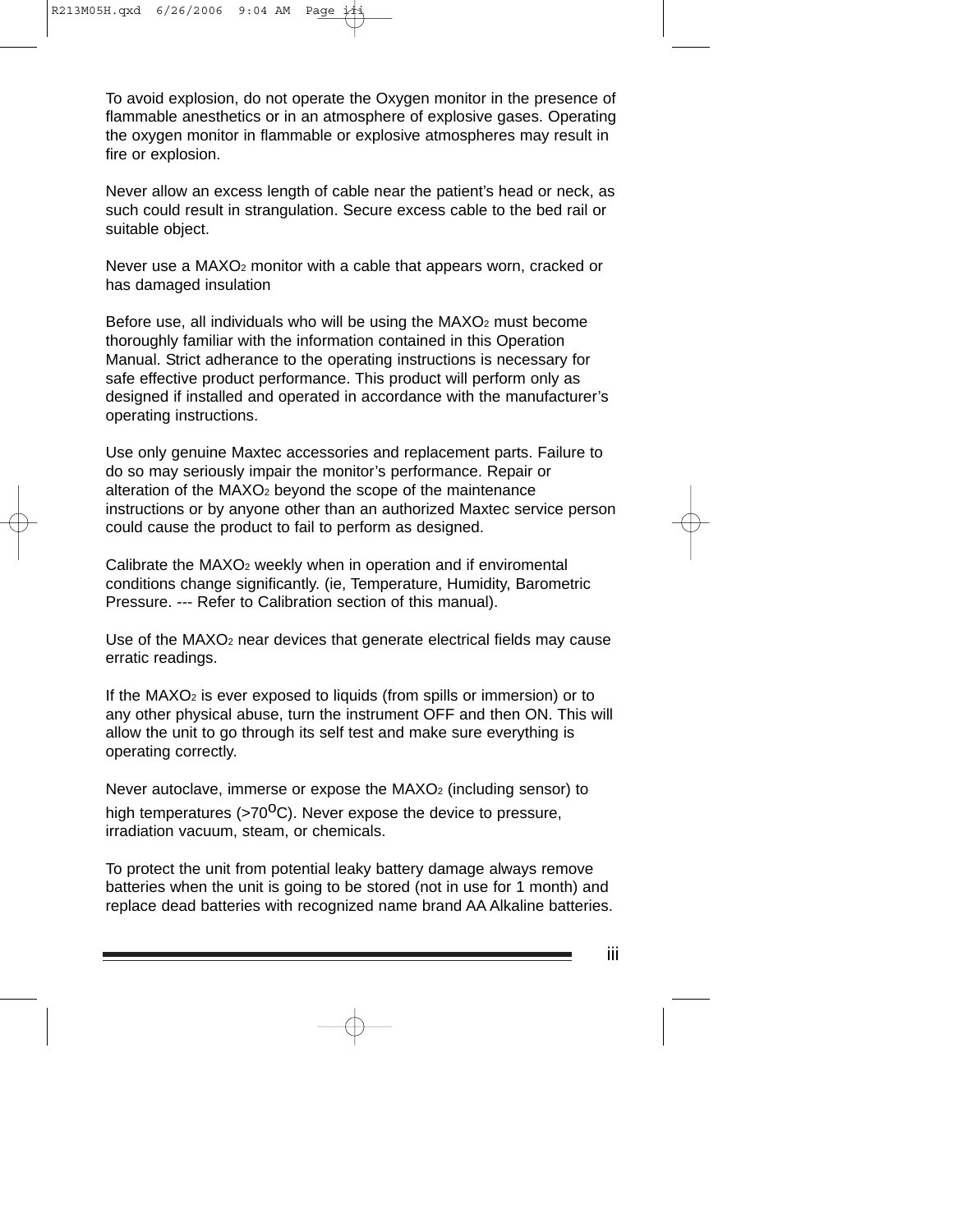The OM-25ME-L™ oxygen monitor has been manufactured with a low alarm setting adjustable down to 15% This change is within the quidelines set forth in ASTM Specification F1462-93. The OM-25ME-L™ is labeled to indicate this feature.

Classification:

Protection against electric shock: Internally powered equipment. Protection against water: Ordinary equipment Mode of Operation: Continuous Sterilization: See section 6 Safety of application in the presensence of a flammable aesthetic mixture: See section 8.1

#### **FAILURE TO COMPLY WITH THESE WARNINGS AND CAUTIONS COULD RESULT IN INSTRUMENT DAMAGE AND POSSIBLY JEOPARDIZE THE WELL BEING OF THE PATIENT AND/OR HEALTH CARE PROFESSIONAL.**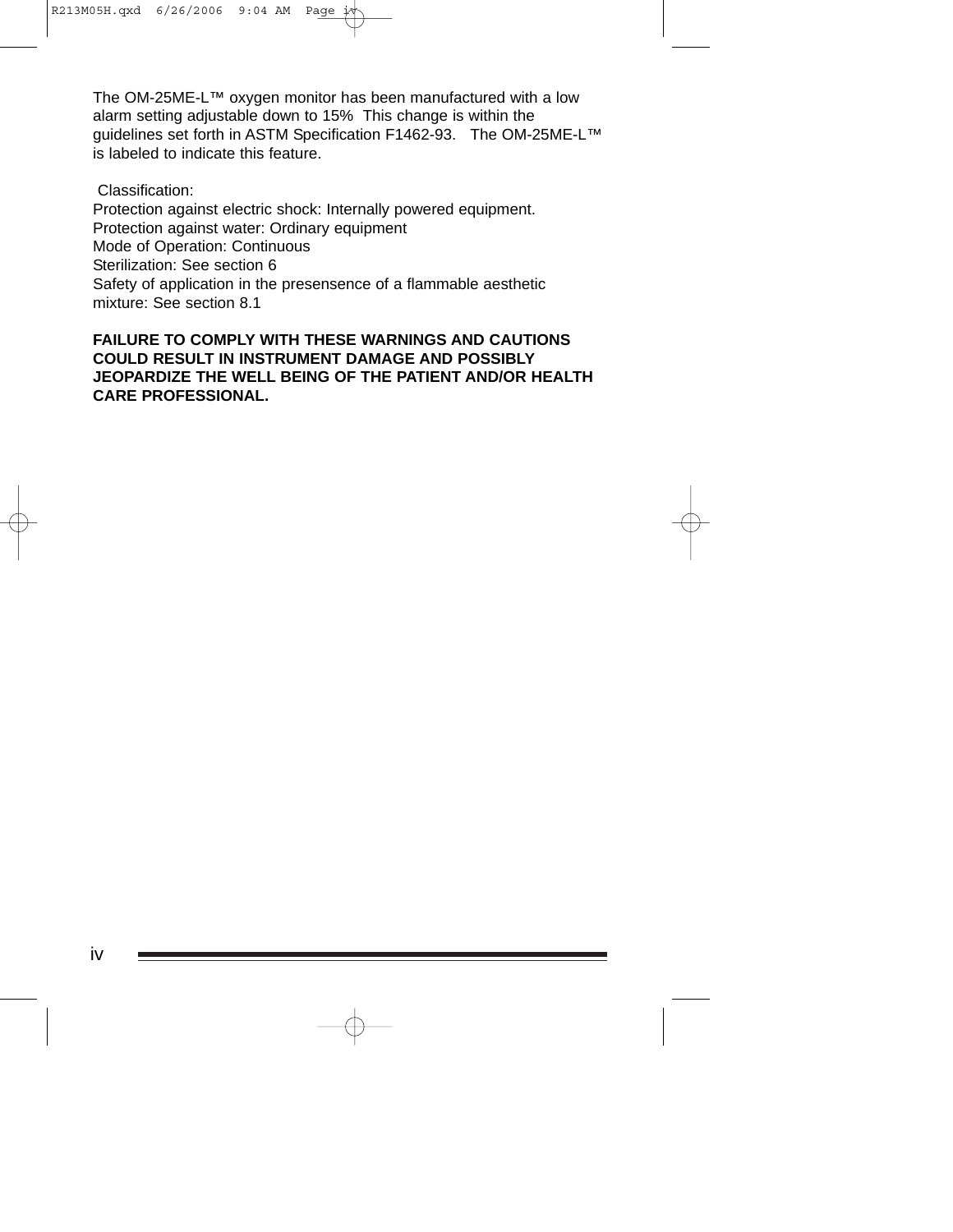#### **TABLE OF CONTENTS**

|    |                                                     | 1               |  |
|----|-----------------------------------------------------|-----------------|--|
|    | Base Unit Description<br>1.1                        | 1               |  |
|    | Components Description<br>1.2                       | $\overline{2}$  |  |
|    | MAX-250E Oxygen Sensor<br>1.3                       | $6\phantom{1}6$ |  |
| 2. | <b>SET-UP PROCEDURE</b>                             | $\overline{7}$  |  |
|    | 2.1                                                 | $\overline{7}$  |  |
|    | Calibrating the MAXO <sub>2®</sub> Monitor<br>2.2   | $\overline{7}$  |  |
|    | Before You Begin<br>2.2.1                           | $\overline{7}$  |  |
|    | 2.2.2 To Calibrate the MAXO <sub>2</sub> ® Monitor  | 8               |  |
|    | 2.2.3 Automatic Calibration to Room Air             | 9               |  |
|    | <b>Factors Influencing Calibration </b><br>2.2.4    | 10              |  |
| 3. | OPERATING INSTRUCTIONS                              | 12              |  |
|    | <b>Alarm Setting Procedure</b><br>3.1<br>           | 12              |  |
|    | 3.1.1 Low Alarm Setting<br>                         | 12              |  |
|    | 3.1.2 High Alarm Setting                            | 12              |  |
|    | 3.2<br><b>Basic Operation</b><br>                   | 13              |  |
|    | 3.3                                                 | 13              |  |
| 4. | <b>SENSOR REMOVAL AND REPLACEMENT</b><br>.          | 14              |  |
| 5. |                                                     | 15              |  |
| 6. | CLEANING AND MAINTENANCE                            | 15<br>16        |  |
| 7. | <b>SPECIFICATIONS</b>                               |                 |  |
|    | Base Unit Specifications<br>7.1                     | 16              |  |
|    | Sensor Specifications<br>7.2                        | 16              |  |
| 8. | <b>APPLICATIONS</b>                                 | 17              |  |
|    | <b>Exposure to Anesthetic Gases</b><br>8.1<br>      | 17              |  |
|    | <b>Calibration Techniques in Pressurized</b><br>8.2 |                 |  |
|    | <b>Systems</b>                                      | 17              |  |
|    | <b>Calibration Errors</b><br>8.3<br>                | 18              |  |
|    | Atmospheres of High Humidity<br>8.4                 | 18              |  |
| 9. | SPARE PARTS AND ACCESSORIES                         | 20              |  |
|    | <b>10. WARRANTY</b>                                 | 21              |  |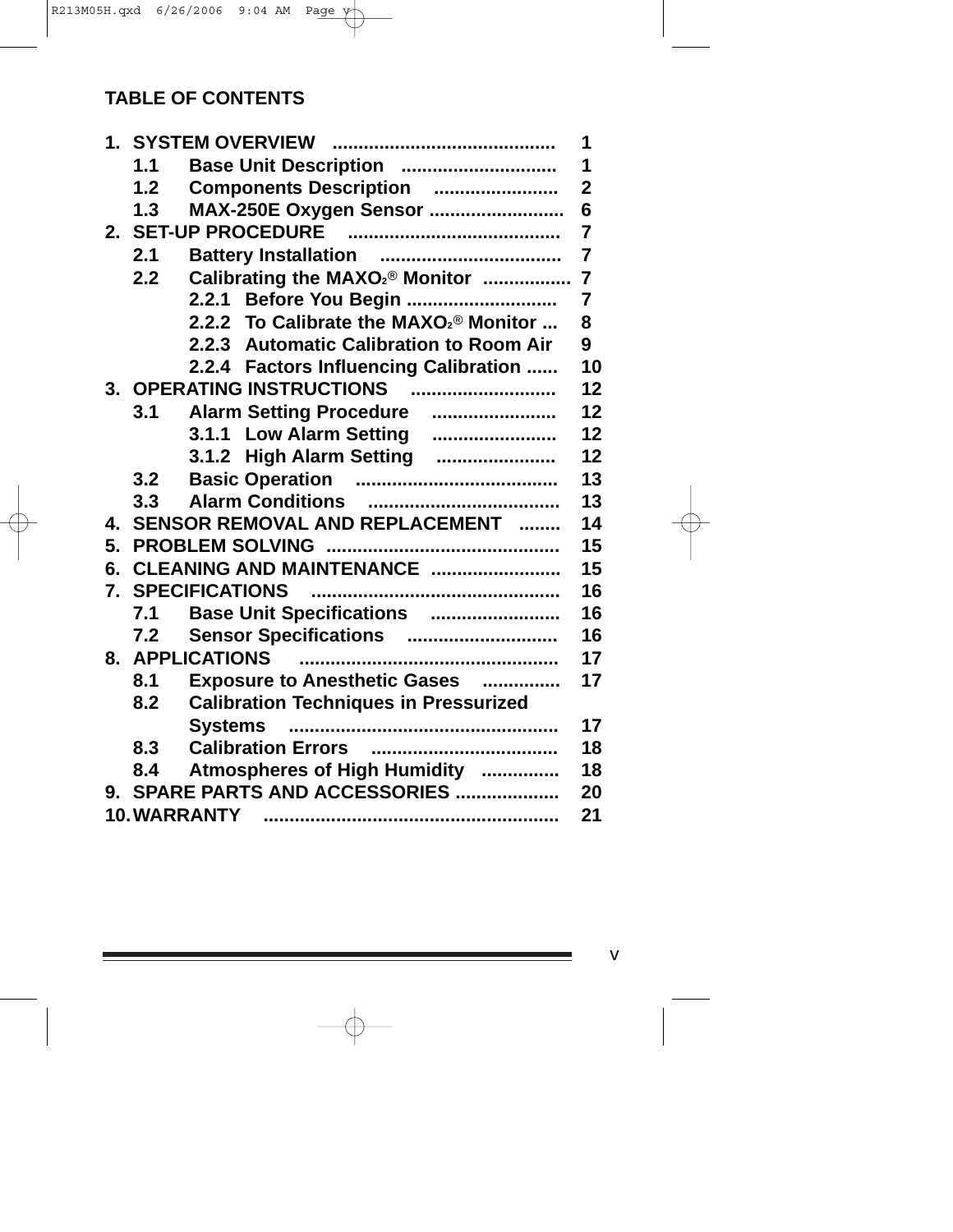#### **1. SYSTEM OVERVIEW**

#### **1.1 Base Unit Description**

The MAXO2< (Model OM-25ME) provides unparalleled performance and reliability, due to an advanced design that includes the following features and operational benefits.

- Fast-responding, oxygen-specific, galvanic sensor that achieves 90% of final value in approximately 15 seconds at room temperature.
- Extra-life oxygen sensor of approximately 900,000 O2 percent hours (minimum 2 years in most applications).
- External probe with 10 ft., extendible cable and diverter fitting for standard 15 mm "T" adapter.
- Operation using 2 AA alkaline batteries (2 x 1.5 volts) for approximately 3000 hours of performance in typical usage (not in alarm conditions). For extra extended long life, 2 AA lithium batteries may be used.
- Durable, compact case that weighs less than 1 pound and permits comfortable, hand-held operation.
- Large, easy-to-read, 3 1/2-digit LCD display for readings in the 0-100% range.
- Adjustable high-level and low-level alarming capability with flashing LED and audible indication of alarm conditions.
- Simple operation and calibration using quick-calibrate key functions.
- Self-diagnostic check of analog and microprocessor circuitry.
- Low battery indication.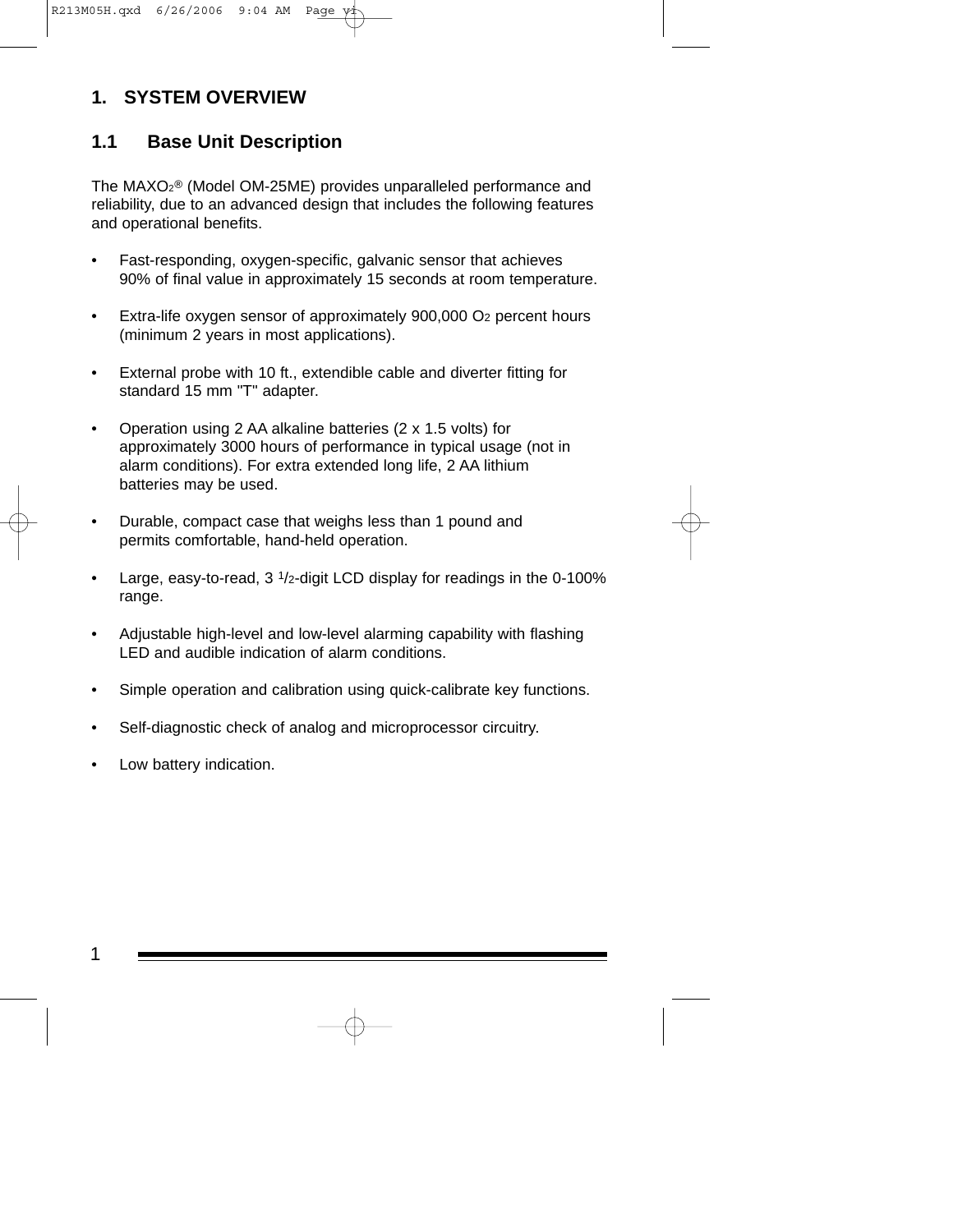# **1.2 Components Description (please refer to page 3)**



#### **LCD Readout**

**3 1/2-Digit Display-** The 3 1/2-digit liquid crystal display (LCD) provides direct readout of oxygen concentrations in the range of 0-100%. It also displays "CAL" when the calibration mode is entered.



**"%" Sign-** In the calibration mode, the "%" sign flashes every second.



**4**

**Low Battery Indicator-** The low battery indicator appears on the LCD display when the power supply voltage drops below acceptable limits. When the "LOW BAT" icon is visible, batteries should be replaced immediately.

**LOCKED Status Indicator-** The presence of the "LOCKED" icon on the LCD readout is an indication that the unit is in its normal "LOCKED" state. The unit must be unlocked, using the LOCK key, in order to be calibrated or to change the high and low alarm settings.

**Low Alarm Indicator-** The low alarm setting is displayed at all times just below the "LOW" icon on the LCD readout. The indicated value represents the oxygen percentage at which the low alarm will be activated. In the low alarm set mode, the "LOW" icon will flash at a 1 second rate. In a low alarm condition, the low alarm value will flash in conjunction with the low alarm light emitting diode (LED). **5**

**High Alarm Indicator-** The high alarm setting is displayed at all times just below the "HIGH" icon on the LCD readout. The indicated value represents the oxygen percentage at which the high alarm will be activated. In the high alarm set mode, the "HIGH" icon will flash at a 1 second rate. In a high alarm condition, the high alarm value will flash in conjunction with the high alarm LED. **6**

**Threaded Mounting Bushing-** Threads to Table Top Swivel Stand. Also may be used with many third party camera mounting accessories. **7**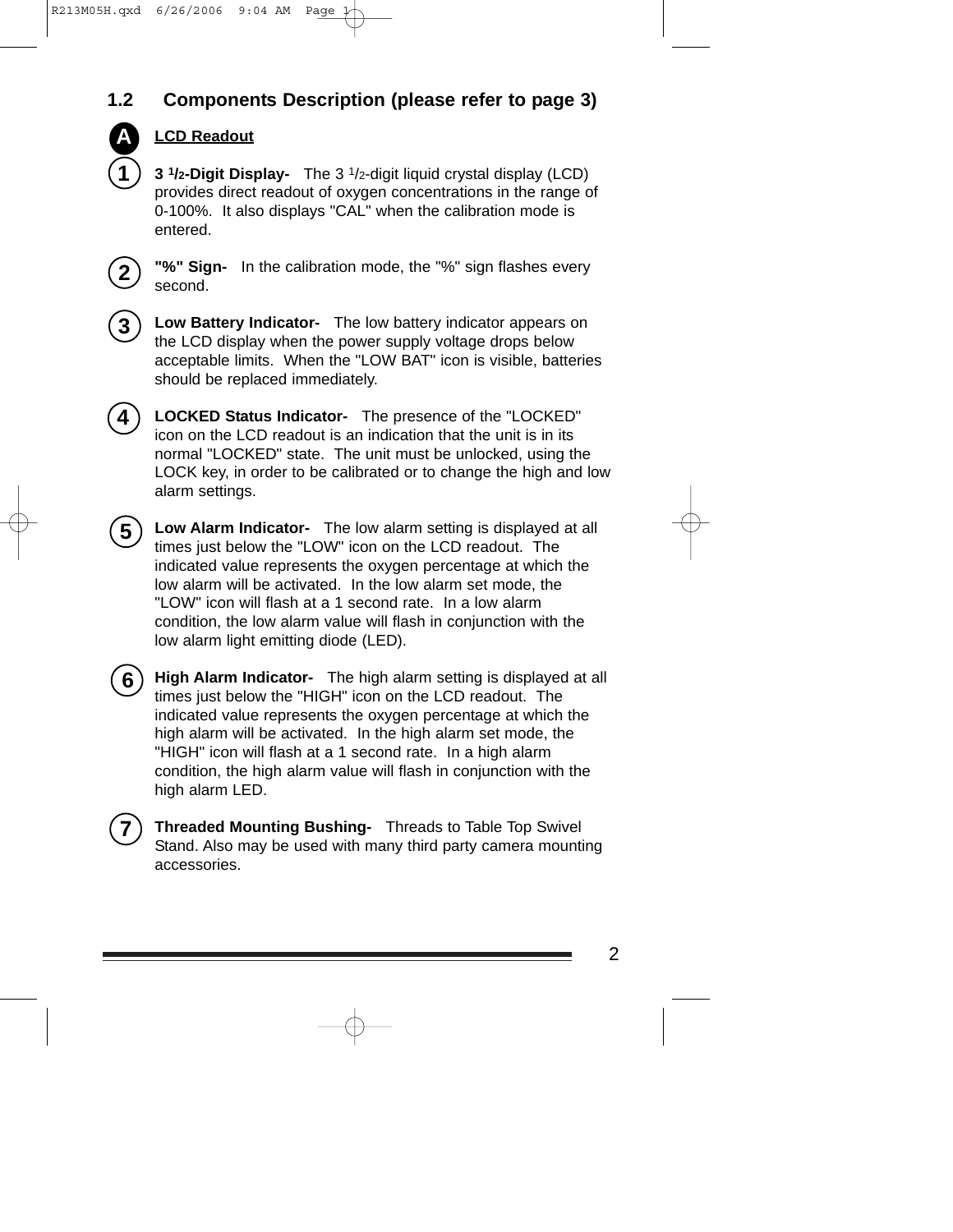

# **OM-25ME**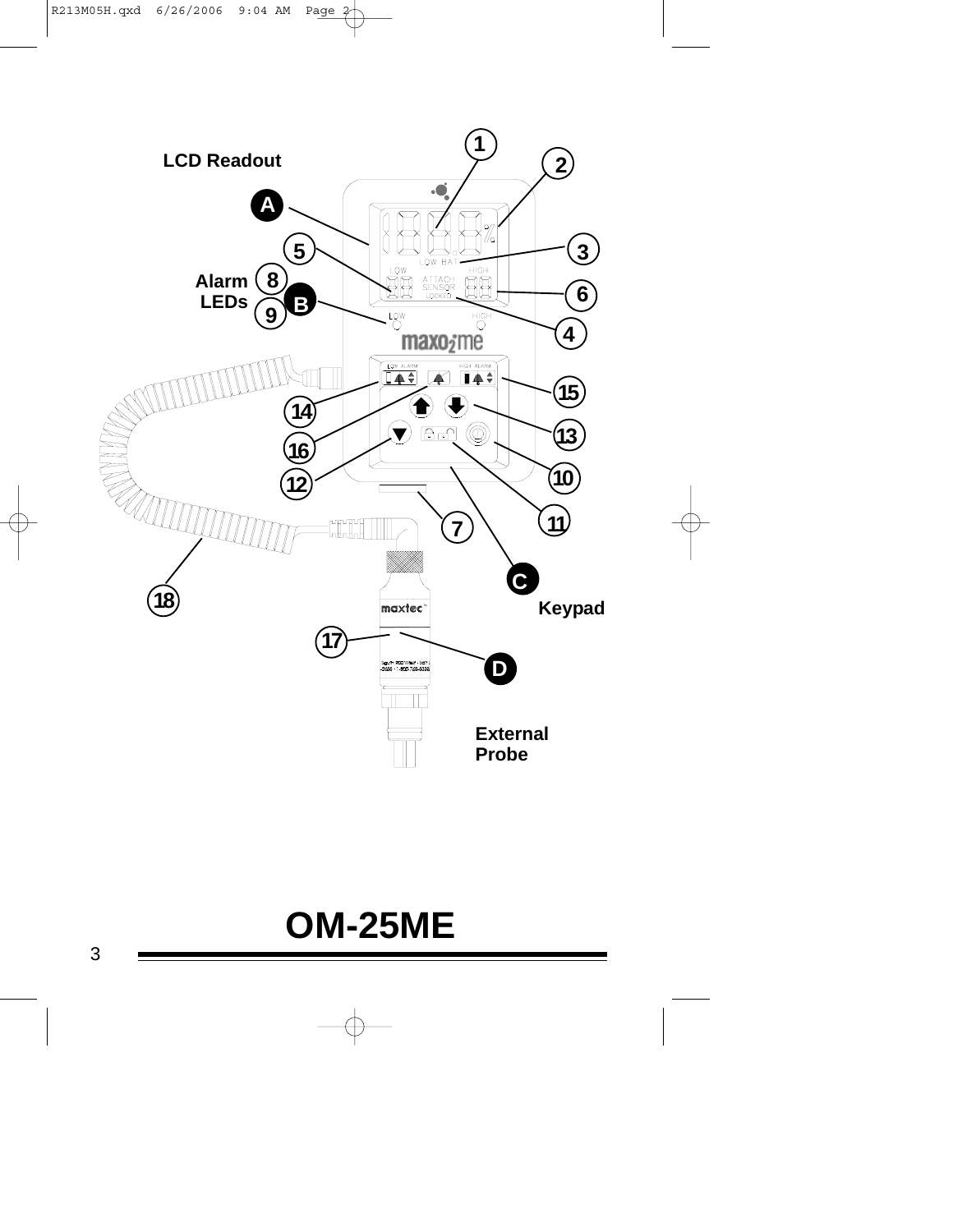

#### **Alarm LEDs**



**Low Alarm LED-** In a low alarm condition, the red "LOW ALARM" LED will flash each second, accompanied by the alarm beeper.

**High Alarm LED-** In a high alarm condition, the red "HIGH ALARM" LED will flash each second, accompanied by the alarm beeper. **9**



#### **Keypad**

**ON/OFF Key-** (after Calibration) This key is used to turn the instrument on or off. When batteries are installed in the unit and the unit is in the power off mode, the display will be blank. When the ON/OFF key is pressed once, the unit will start to display the oxygen concentration and the keypad is activated. If the ON/OFF key is pressed again, the unit reverts to the power off mode.

**AD** LOCK/UNLOCK Key- Pressing the LOCK/UNLOCK key will unlock the keypad and cause the "LOCKED" icon to disappear from the LCD readout. The unit can then be calibrated and alarm settings can be changed if desired. If no other keys are pressed within 10 seconds, the "LOCKED" icon will reappear and the unit will revert to the "LOCKED" mode. When the unit is in the unlocked state, pressing the LOCK/UNLOCK key will also cause the "LOCKED" icon to reappear. **11**



**CALIBRATE Key-** The Unit will force you to Calibrate the first time power is applied or the sensor is changed. This is indicated on the LCD by the word "CAL". Pressing the CALIBRATE key will allow the  $\uparrow$  and  $\downarrow$  arrow keys to calibrate the unit. Also when the keypad is unlocked, the CALIBRATE key is used in conjunction with the  $\uparrow$  and  $\downarrow$  arrow keys to calibrate the unit. When the CALIBRATE key is pressed, "CAL" appears on the LCD readout for 1 second and then the measured calibration concentration is displayed. The calibration value can then be changed using the  $\uparrow$  and  $\downarrow$  arrow keys. During calibration, the "%" sign will flash at a once per second rate. When the calibration value is set, pressing the CALIBRATE or LOCK/UNLOCK key will cause the unit to exit the calibration mode and return to normal operation. The unit will also revert to normal operation if 10 seconds elapse and no keys are pressed.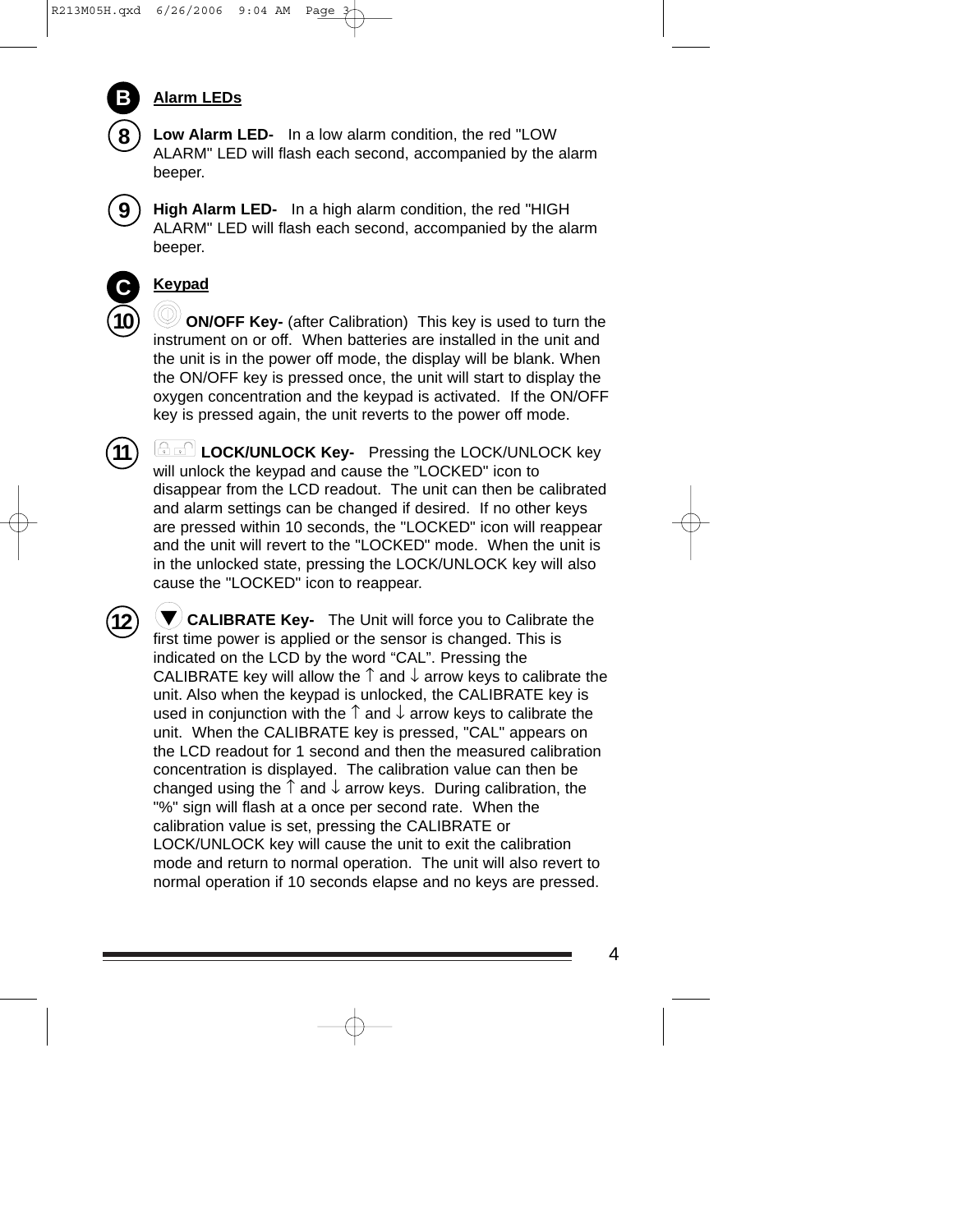↑ **and** ↓ **Keys-** The ↑ and ↓ arrow keys are used in conjunction with the CALIBRATE key to calibrate the unit or in conjunction with the LOW SET and HIGH SET keys to adjust the alarm settings. When used after pressing the CALIBRATE key, pressing the  $\uparrow$ or  $\downarrow$  key will raise or lower the displayed oxygen value in .1% increments. When either of these keys are held down for more than 1 second, the display will scroll at a rate of .4% per second. When used after pressing either the LOW SET or HIGH SET keys, pressing the ↑ or  $\downarrow$  key will raise or lower the displayed alarm setting in 1% increments. In the alarm set mode, holding these keys down for more than 1 second will cause the display to scroll at a rate of 4% per second.

L.W ALARM **LOW SET Key-** When the keypad is unlocked, pressing the **14** LOW SET key will cause the "LOW" icon to flash. The low alarm setting can then be changed using the  $\uparrow$  and  $\downarrow$  arrow keys. When the low alarm value is set and the LOW SET or LOCK/UNLOCK key is pressed again, the unit exits the alarm set mode and returns to normal operation. The unit will also revert to normal operation (storing the most recent alarm value) if 10 seconds elapse and no keys are pressed. The OM-25ME alarm setting is adjustable down to 18%. The OM-25ME-L low alarm setting is adjustable to 15%.

HIGH ALARM **HIGH SET Key-** When the keypad is unlocked, pressing the  $\blacktriangleright$  HIGH SET key will cause the "HIGH" icon to flash. The high alarm setting can then be changed using the  $\uparrow$  and  $\downarrow$  arrow keys. When the high alarm value is set and the HIGH SET or LOCK/UNLOCK key is pressed again, the unit exits the alarm set mode and returns to normal operation. The unit will also revert to normal operation (storing the most recent alarm value) if 10 seconds elapse and no keys are pressed.

**16**

**15**

**13**

**SILENT Key-** In an alarm condition, pressing the SILENT key will deactivate the alarm beeper, but the alarm LED and display will continue to flash. In 120 seconds, the alarm beeper will sound again. This process will be repeated until the alarm condition is cancelled. For an alarm condition to be cancelled, the concentration must be .1% higher than the alarm setting (in the presence of a low alarm condition) or .1% lower than the alarm setting (in the presence of a high alarm condition).

#### **External Probe**

**Sensor with Diverter-** The sensor (with diverter) is designed to fit industry standard, 15 mm I.D. "T" adapters.



**D**

**17**

**Extendible Cable-** The extendible cable allows the sensor to be positioned up to 10 feet from the side of the unit.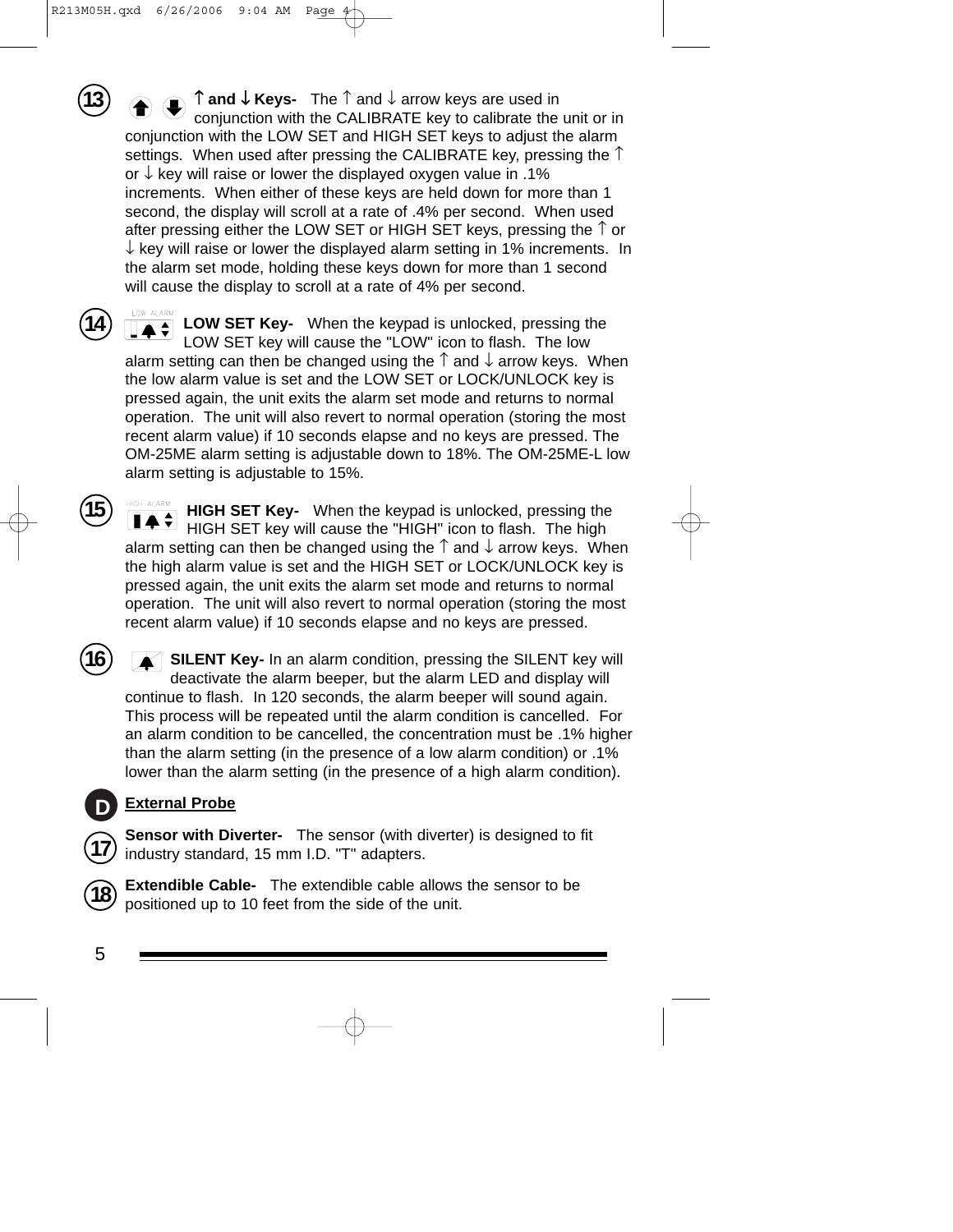### **1.3 MAX-250E Oxygen Sensor**

MAX-250E oxygen sensors offer quick response, stability and extra life on the order of 900,000 percent hours.

The MAX-250E is a galvanic, partial pressure sensor that is specific to oxygen. It consists of two electrodes (a cathode and an anode), a teflon membrane and an electrolyte. Oxygen diffuses through the teflon membrane and immediately reacts electrochemically at a gold cathode. Concurrently, oxidation occurs electrochemically at a lead anode, generating an electrical current and providing a voltage output. Electrodes are immersed in a unique gelled weak acid electrolyte which is responsible for the sensors long life and motion insensitive characteristic. Since the sensor is specific to oxygen, the current generated is proportional to the amount of oxygen present in the sample gas. When no oxygen is present, there is no electrochemical reaction and therefore, negligible current is produced. In this sense, the sensor is self-zeroing.



**CAUTION: The Maxtec MAX-250E oxygen sensor is a sealed device containing a mild acid electrolyte, lead (Pb), and lead acetate. Lead and lead acetate are hazardous waste constituents and should be disposed of properly, or returned to Maxtec for proper disposal or recovery.** 



**CAUTION: Do not use ethylene oxide for sterilization. Do not immerse the sensor in any cleaning solution, autoclave or expose the sensor to high temperatures.** 



**CAUTION: Dropping or severely jarring the sensor after calibration may shift the calibration point enough to require recalibration.**



**CAUTION: The flow diverter for the sensor is for use with flowing gases only. Do not use the diverter when performing static sampling, such as in incubators, oxygen tents, oxygen hoods, etc.**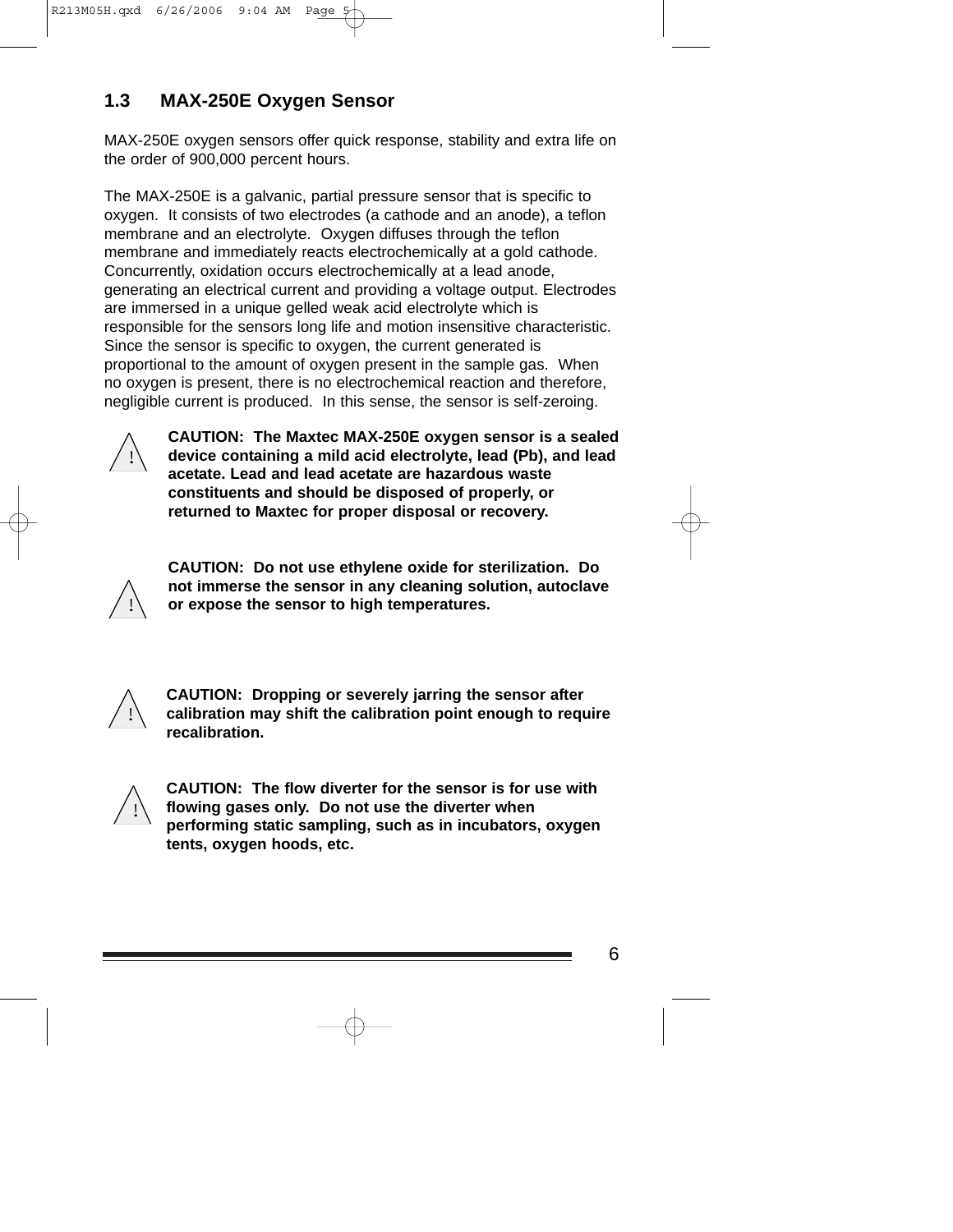# **2. SET-UP PROCEDURE**

#### **2.1 Battery Installation**

All MAXO<sub>2</sub><sup>®</sup> units are powered by two, AA, alkaline batteries (2 x 1.5) Volts) and are shipped without the batteries installed. The battery compartment is accessible from the back side of the unit. To install the batteries:

- 1) With the thumb, press down on the center of the battery compartment cover and slide the cover off of the instrument case.
- 2) Install the two, AA, alkaline batteries (2 x 1.5 Volts) in the unit, observing the orientation shown on the label inside the compartment.
- 3) Slide the battery compartment cover back onto the case. Make sure the tabs on the cover snap into position, securing the cover flush against the case.

When batteries are installed in the  $MAXO<sub>2</sub><sup>®</sup>$ , the unit initiates a selfdiagnostic test. All segments of the LCD readout are turned on for approximately 2 seconds. On OM-25ME units, the alarm beeper sounds and the high and low alarm LEDs are illuminated. When the diagnostic test is completed successfully, the word "CAL" will appear on the display, indicating that the unit is ready for calibration.

#### **2.2 Calibrating the MAXO2**< **Monitor**

# **2.2.1 Before You Begin**

A protective film covering the threaded sensor face must be removed; wait approximately 20 minutes for the sensor to reach equilibrium. Next, the MAXO<sub>2</sub><sup>®</sup> Oxygen Monitor should be calibrated. Thereafter, Maxtec recommends calibration on a weekly basis. However, more frequent calibration will not adversely affect product performance.

More frequent calibration is recommended when:

- **•** Calibration of the instrument should be performed when the temperature of the gas stream changes by more than 3 degrees Celsius.
- **•** Changes in elevation result in calibration error of approximately 1% of reading per 250 feet. In general, calibration of the instrument should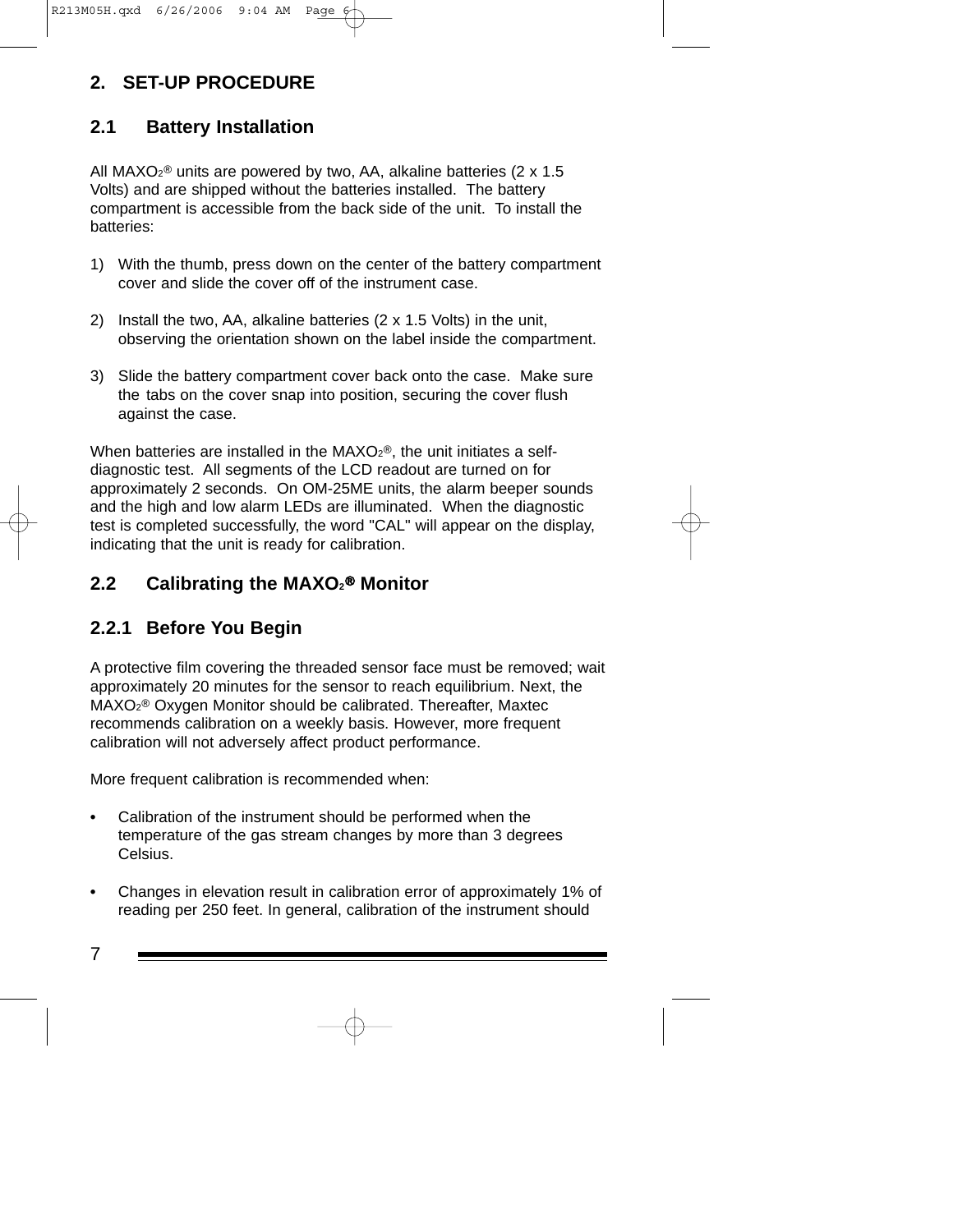be performed when the geographic elevation at which the product is being used changes by more than 500 feet.

The sensor is best calibrated while mounted in the industry standard, 15mm I.D. "T" adapter. As in normal operation, the oxygen sensor responds best when installed in a vertical position with the sensor facing down.

In addition, calibration is recommended if the user is unsure when the last calibration procedure was performed or if the measurement value displayed is in question.

It is best to calibrate the  $MAXO<sub>2</sub>®$  Monitor to a known documented oxygen concentration at a pressure and flow similar to your clinical application. Calibrating the  $MAXO<sub>2</sub>®$  at lower concentrations with a known oxygen value is also acceptable and may provide additional accuracy if the calibration gas is closer to the environment in which the  $MAXO<sub>2</sub>®$  will be used. A "known" value of oxygen is defined as an oxygen source which has a traceable certificate and / or USP certification.

**Note: Before beginning calibration the MAX-250E sensor must be in thermal equilibrium. You may also need to be aware of other factors which affect device calibration values. For more information, refer to "Factors Influencing Calibration and Performance" in this manual.**

#### **2.2.2 To Calibrate the MAXO2**< **Monitor**

- 1) Place the external probe in a stream of gas of known oxygen concentration. Expose the sensor to the calibration gas at a regulated pressure and flow.
- 2) Using the ON/OFF key, make sure the unit is in the power on mode.
- 3) Allow the oxygen reading to stabilize. This will normally take about 30 seconds or more.
- 4) Press the LOCK/UNLOCK key to unlock the keypad. The "LOCKED" icon will disappear from the display.
- 5) Press the CALIBRATE key on the keypad. The word "CAL" will appear on the display for about 1 second and then the "%" sign will start to flash.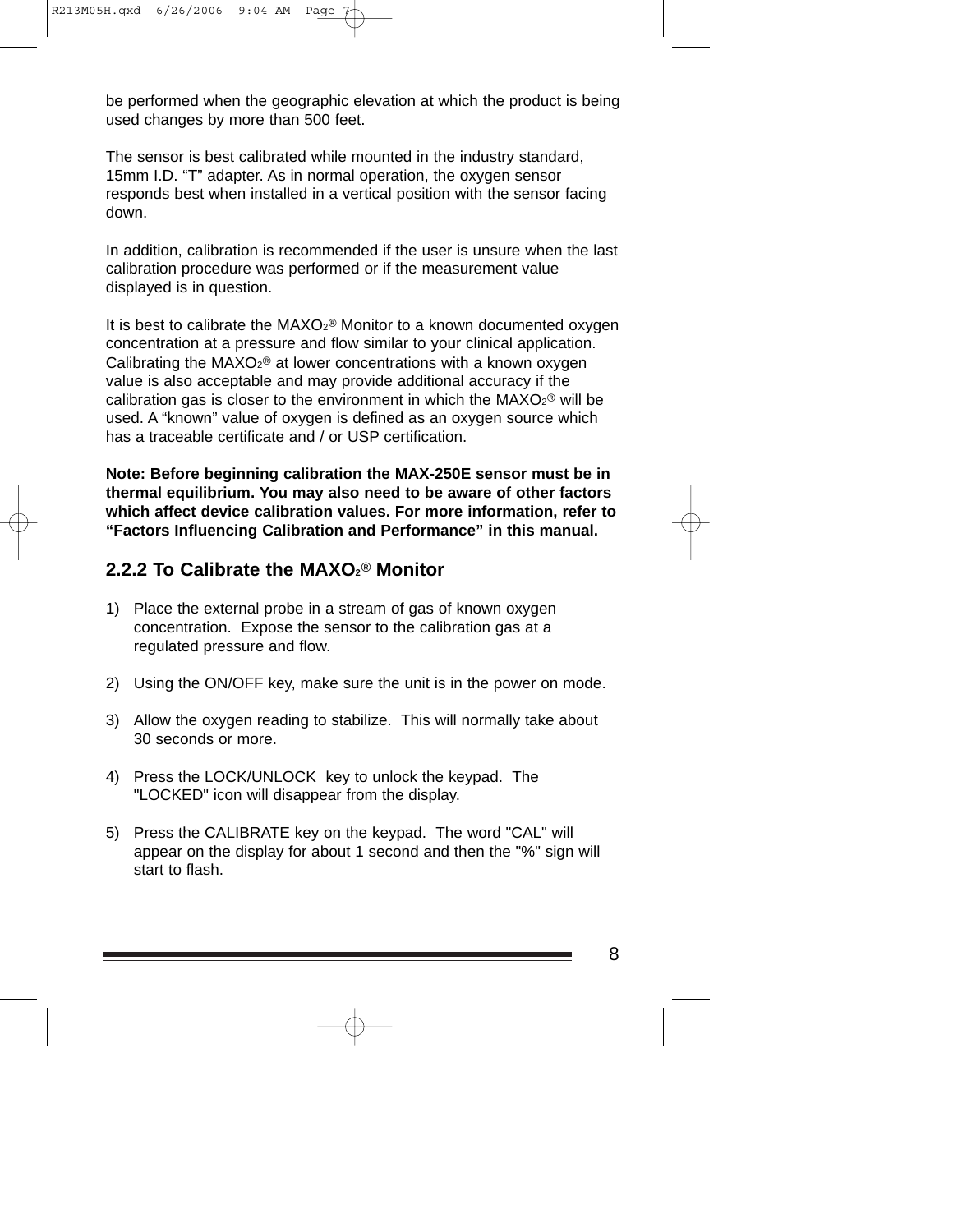6) Use the  $\uparrow$  and  $\downarrow$  arrow keys to adjust the displayed oxygen concentration to the level of the known concentration. Pressing the arrow keys changes the value in .1% increments. If the keys are held down for more than 1 second the display will scroll at a rate of .4% per second.

#### **Note: If 10 seconds elapse between key actuations, the system will store the latest calibration value and will revert to normal operation. If this occurs inadvertently, simply repeat the calibration procedure.**

7) When the calibration value is set, press the CALIBRATE or LOCK\UNLOCK key again to accept the calibration setting and return to normal operation.

**Note: If the message "CAL," followed by the message "Er" flashes on the display after entering the desired calibration value, the system has determined that the entered value will not allow operation within the specified output range of the sensor. This situation may occur if:**

- **a) the operator has inadvertently entered the wrong concentration for the calibration gas.**
- **b) the concentration of the calibration gas is not correct.**
- **c) the sensor is in need of replacement.**
- **d) the operator attempted to adjust the monitor before allowing sufficient time for the calibration gas to purge out the previous sample.**
- **e) the flow and pressure of the calibration gas was not properly regulated.**

**Check these items and repeat calibration. If calibration error continues to occur, contact the service department of the distributor from which the unit was purchased, or you may call Maxtec's Customer Service Department directly.** 

#### **2.2.3 Automatic Calibration to Room Air**

The MAXO $2^{\circ}$  Monitor can quickly be calibrated to room air (20.9%) using a quick-key shortcut command. This function saves time by setting the calibration value to 20.9% without scrolling the display.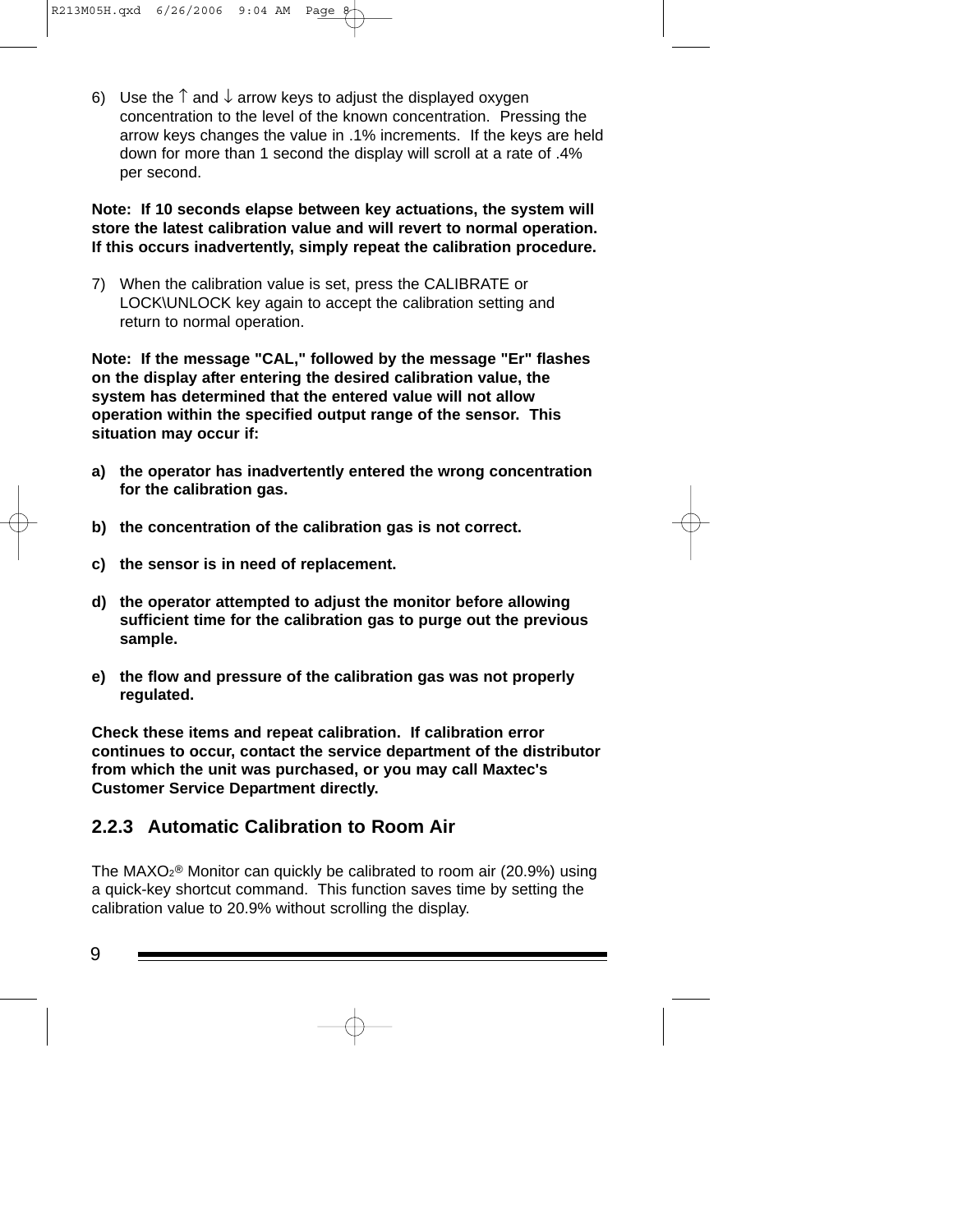To use this function:

- 1) Place the external probe in room air.
- 2) Press the LOCK\UNLOCK key to unlock the keypad.
- 3) Press and **hold down** the CALIBRATE key. When the "%" sign starts to flash, press the  $\downarrow$  arrow key to set the calibration value to 20.9%.
- 4) Release **both** the CALIBRATE key and the ↓ key.

The unit will automatically enter the "LOCKED" condition and return to normal operation.

#### **2.2.4 Factors Influencing Calibration**

The primary factors influencing the  $MAXO<sub>2</sub>®$  Monitor are temperature, pressure, and humidity.

#### **Effects of Temperature**

The MAXO<sub>2</sub><sup>®</sup> Monitor will hold calibration and read correctly within  $\pm 3\%$ when in thermal equilibrium within the operating temperature range. The device must be thermally stable when calibrated and allowed to thermally stabilize after experiencing temperature changes before reading are accurate. For these reasons, the following is recommended:

- 1) Allow adequate time for the sensor to equilibrate to a new ambient temperature.
- 2) When used in a breathing circuit, place the sensor upstream of the heater.
- 3) For best results, perform the calibration procedure at a temperature close to the temperature where analysis will occur.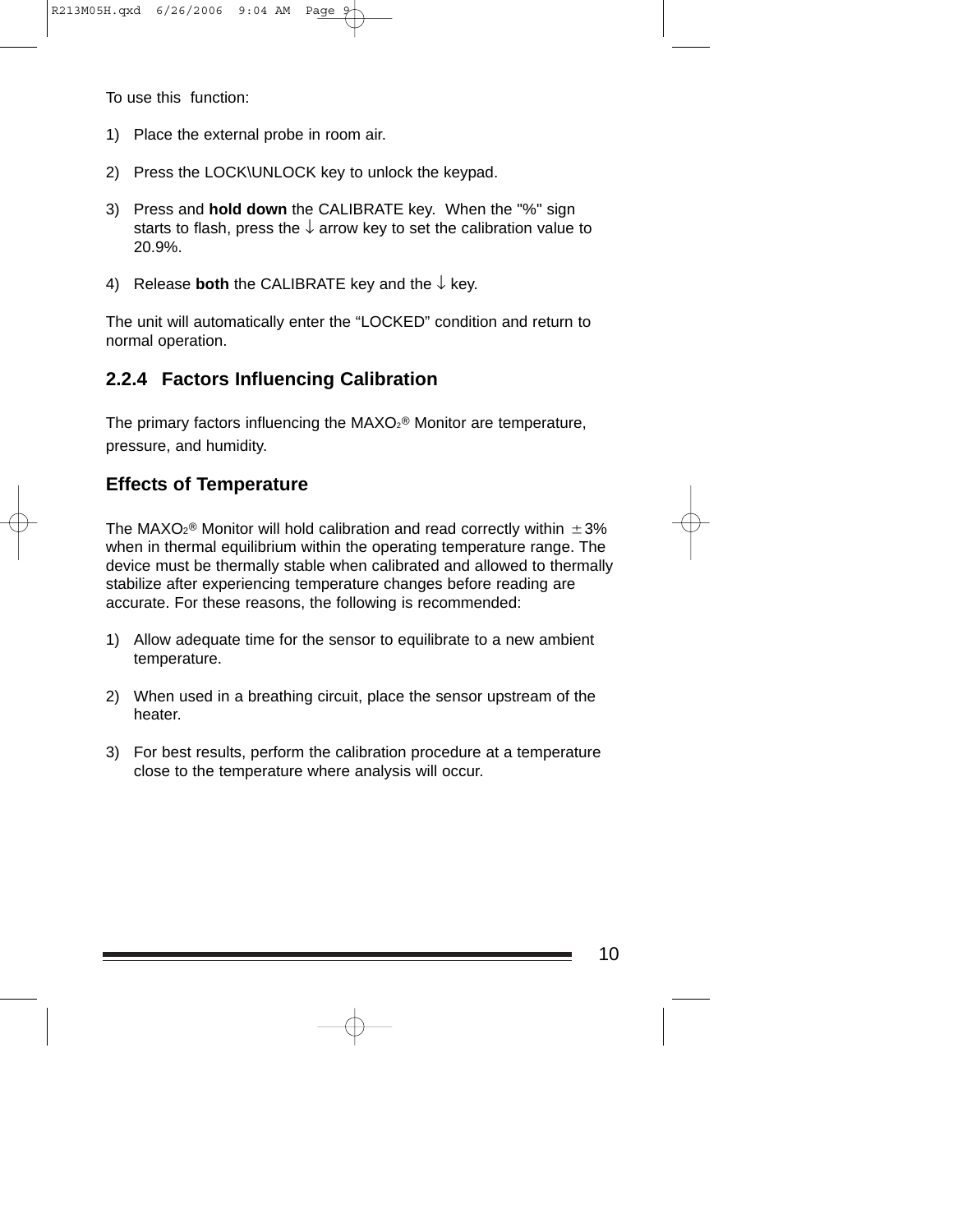#### **Pressure Effect**

Readings from the  $MAXO<sub>2</sub>®$  Monitor are proportional to the partial pressure of oxygen. The partial pressure of Oxygen (PO2) is equal to the percentage of oxygen (%O2) times the absolute pressure (AP) at which the sample enviroment is measured. (PO $2=$ %O $2 \times$  AP). Thus the readings are proportional to the concentration if the pressure is held constant. Flow rate of sample gas can affect pressure at the sensor in that back pressure at the sensing point may change. For these reasons, the following is recommended:

- 1) Calibrate the  $MAXO<sub>2</sub>®$  Monitor at the same pressure as the sample gas.
- 2) If sample gases flow through tubing, use the same apparatus and flow rates when calibrating as when measuring.
- 3) The MAXO $2^{\circledR}$  Monitor oxygen sensor has been validated at pressures up to 2 atmospheres absolute. Calibration or operation above this pressure is beyond the intended use.

#### **Humidity Effect**

Humidity has no effect on the performance of the MAXO<sub>2</sub>® Monitor other than diluting the gas, as long as there is no condensation. Depending on the humidity, the gas may be diluted by as much as 4%, which proportionally reduces the oxygen concentration from the dry concentration. Environments where condensation may occur are to be avoided since condensate may obstruct passage of gas to the sensing surface, resulting in erroneous readings and slower response time. For this reason, the following is recommended:

- 1) Avoid usage in environments greater than 95% relative humidity.
- 2) When used in a breathing circuit, place the sensor upstream of the humidifier.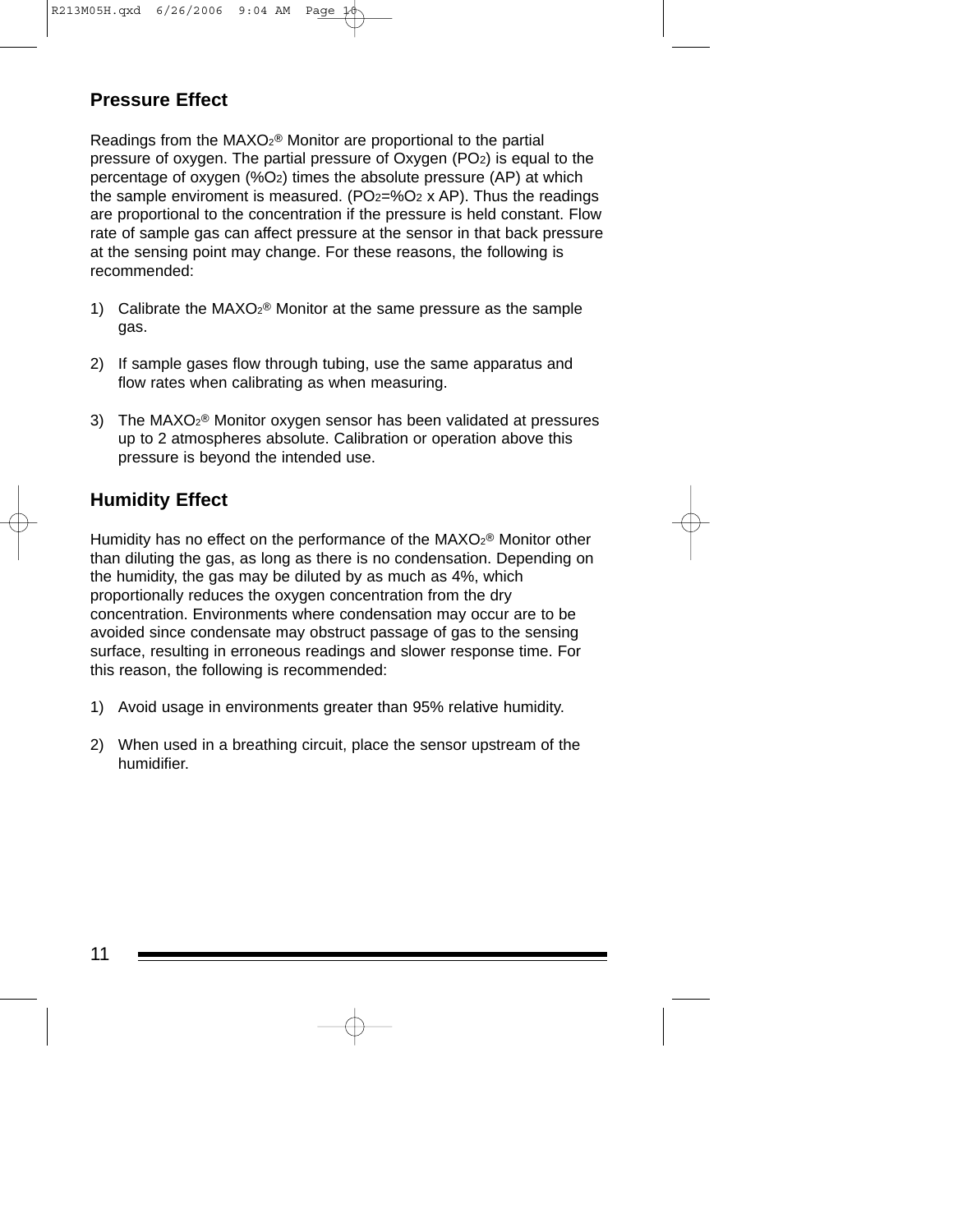### **3. OPERATING INSTRUCTIONS**

#### **3.1 Alarm Setting Procedure**

#### **3.1.1 Low Alarm Setting**

To adjust the low alarm setting:

- 1) Press the LOCK/UNLOCK key to unlock the keypad.
- 2) Press the LOW SET key. The "LOW" icon will start to flash.
- 3) Use the  $\uparrow$  and  $\downarrow$  arrow keys to set the low alarm to the desired value. Pressing the arrow keys changes the value in 1% increments. If the keys are held down for more than 1 second the display will scroll at a rate of 4% per second.

#### **Note: If 10 seconds elapse between key actuations, the system will store the latest low alarm value and will revert to normal operation. If this occurs inadvertently, simply repeat the alarm setting procedure.**

The low alarm value cannot be set lower than 18%, nor can it be set closer than 1% from the high alarm value due to ASTM specifications (special applications requiring alarms below 18% can be accomodated by the model OM-25ME-L Monitor). For example, if the high alarm is set at 25%, the system will not accept a low alarm setting greater than 24%.

4) When the low alarm value is set, press the LOW SET or LOCK/UNLOCK key again to accept the low alarm setting and return to normal operation.

**Note: To automatically set the low alarm to 18% without scrolling the display, hold the LOW SET key down and press the** ↓ **arrow key when the "LOW" icon is flashing.**

#### **3.1.2 High Alarm Setting**

To adjust the high alarm setting:

- 1) Press the LOCK/UNLOCK key to unlock the keypad.
- 2) Press the HIGH SET key. The "HIGH" icon will start to flash.
- 3) Use the  $\uparrow$  and  $\downarrow$  arrow keys to set the high alarm to the desired value.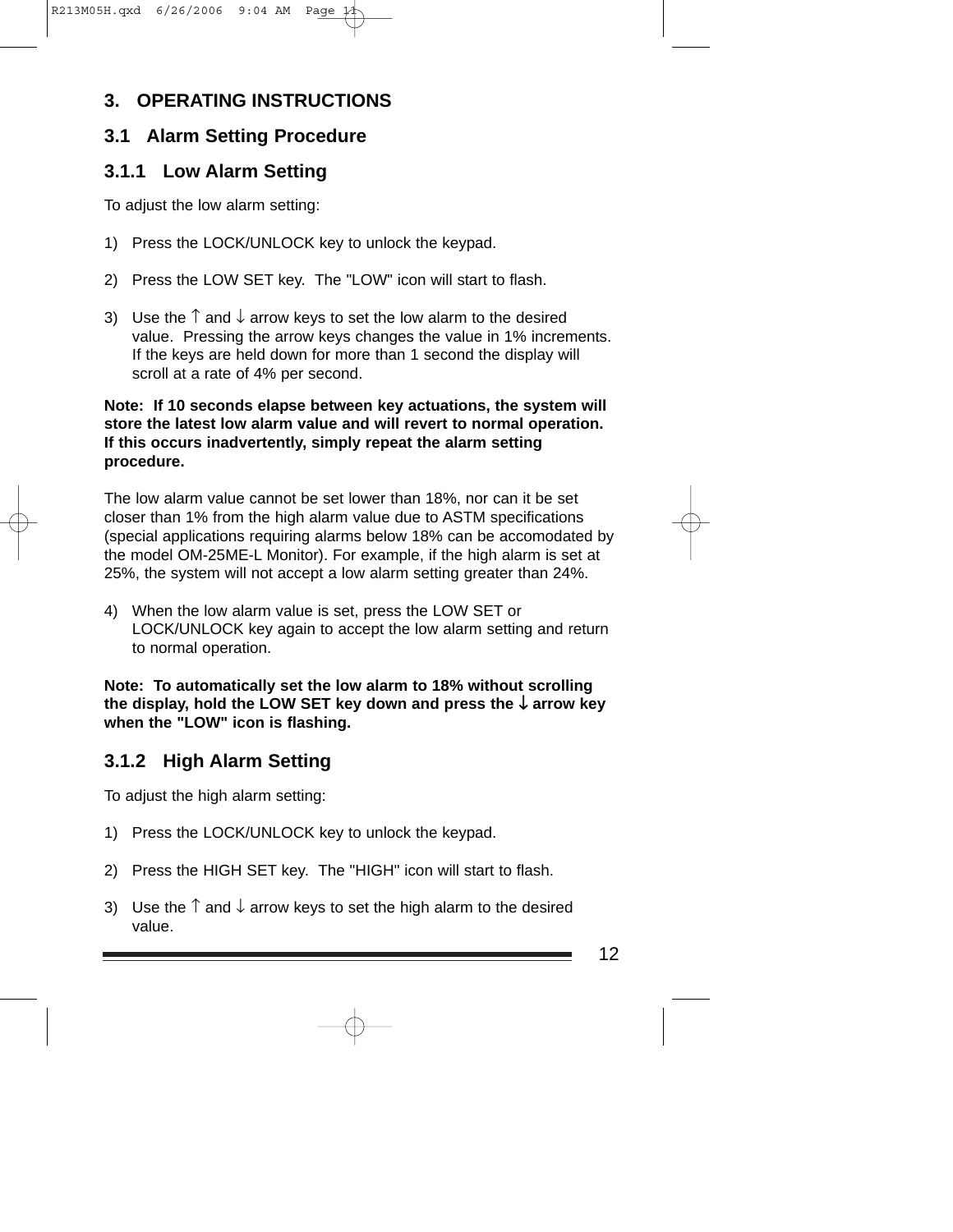The high alarm value cannot be set closer than 1% from the low alarm value due to ASTM specifications. For example, if the low alarm is set at 50%, the system will not accept a high alarm setting less than 51%. Setting the high alarm to 100% turns off or deactivates the high alarm.

4) When the high alarm value is set, press the HIGH SET key again to accept the high alarm setting and return to normal operation.

**Note: To automatically set the high alarm to 50% without scrolling the display, hold the HIGH SET key down and then press the** ↓ **arrow key when the "HIGH" icon is flashing. To automatically turn off the high alarm or set it to 100%, hold the HIGH SET key down and then press the** ↑ **arrow key when the "HIGH" icon is flashing.**

#### **3.2 Basic Operation**

To check the oxygen concentration of a sample gas:

1) Place the external probe in the sample gas stream. When using a standard "T" adapter, make sure the sensor is mounted in the adapter with the flow diverter pointing downward. This will prevent moisture from draining into the sensor membrane.

#### **Note: It is important that a tight fit exists between the probe and the "T" adapter.**

- 2) Initiate flow of the sample gas to the sensor.
- 3) Using the ON/OFF key, make sure the unit is in the power on mode.
- 4) Allow the oxygen reading to stabilize. This will normally take about 30 seconds or more.

#### **3.3 Alarm Conditions**

In the event of either a low alarm or high alarm condition, the corresponding LED will begin to flash, accompanied by the alarm beeper. Pressing the SILENT key will deactivate the buzzer but the LED and the alarm value digits on the display will continue to flash until the alarm condition has been rectified. If the alarm condition still exists 120 seconds after silencing the alarm beeper, the beeper will start to sound again.

A low alarm condition will remain until the actual concentration is .1% higher than the low alarm setting. A high alarm condition will remain until the the actual concentration is .1% lower than the high alarm setting.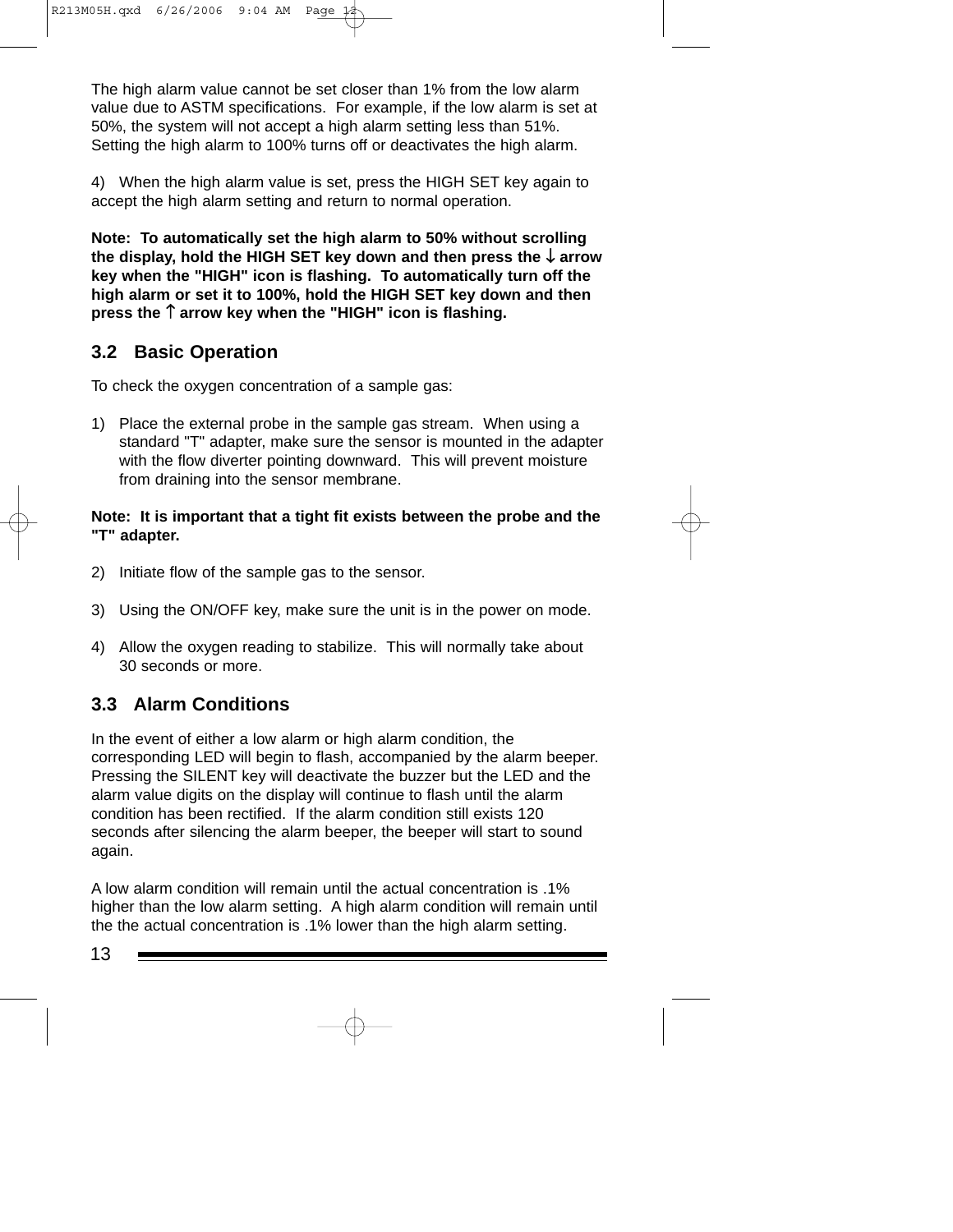#### **4. SENSOR REMOVAL AND REPLACEMENT**

The OM-25ME is shipped with a new MAX-250E oxygen sensor installed. Although the sensor has a very long expected life, eventually the sensor will require replacement. Removing or installing a sensor, when necessary, is a very simple procedure. To remove and install a new sensor:

- 1) Grasp the sensor in one hand and, with the other hand, unscrew the cable connector counter-clockwise at the sensor.
- 2) Pull out the cable connector plug from the expired sensor.
- 3) Unscrew the flow diverter from the sensor and discard the expired sensor.

#### **Note: The sensor contains lead and lead acetate, be sure to dispose of expired sensors in accordance with hospital, local, state and federal regulations.**

- 4) Remove the new sensor from the packaging and remove the protective film from the sensor face.
- 5) Insert the cable connector plug into the receptacle of the new sensor and tighten the cable connector.
- 6) Screw the flow diverter onto the new sensor.
- 7) Wait approximately 20 minutes for the sensor to reach equilibrium.
- 8) Calibrate the new sensor.

**Note: If the monitor is on when the sensor is detached and replaced, the monitor will automatically force a re-calibration. The display will read "CAL".**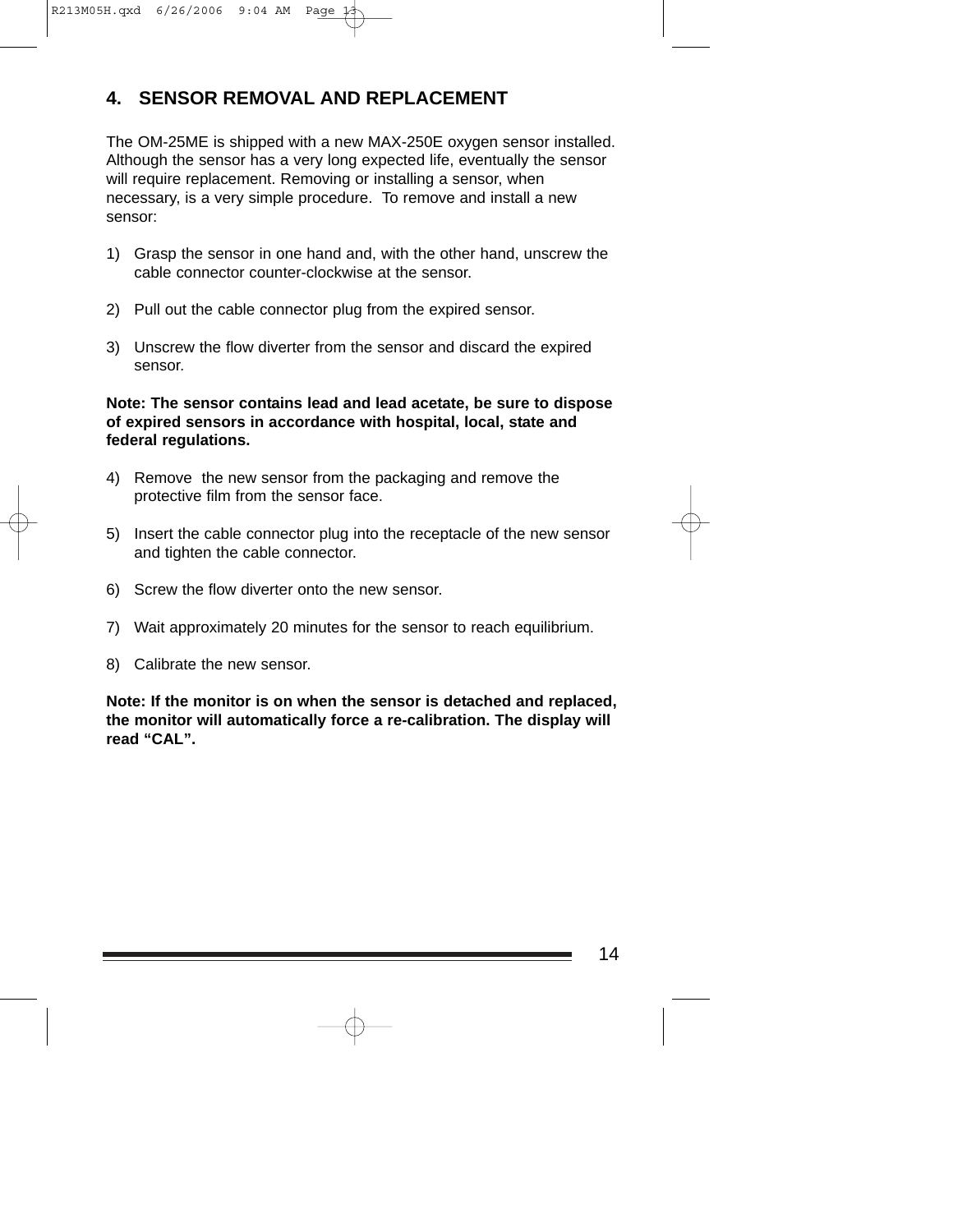#### **5. PROBLEM SOLVING**

- If the "LOW BAT" icon is displayed on the LCD readout at any time, the batteries should be replaced as quickly as possible.
- When the unit is in the power on mode and the LCD displays "000%," the sensor is not connected properly. The "ATTACH SENSOR" icon will also appear on the display. Check the sensor connection and if the condition persists, contact Maxtec's Customer Service Department.
- If, at any time, "ErX" (i.e. Er1, Er4, etc.) appears on the LCD readout, contact Maxtec's Customer Service Department.

#### **6. CLEANING AND MAINTENANCE**

- When cleaning or disinfecting the  $MAXO<sub>2</sub>®$  Monitor, take appropriate care to prevent any solution from entering the instrument.
- The  $MAXO<sub>2</sub>®$  Monitors surface may be cleaned using a mild detergent and a moist cloth.
- The MAXO $2^{\circ}$  Monitor may be disinfected using standard topical disinfectants.
- The  $MAXO<sub>2</sub>®$  Monitor is not intended for steam, ethylene oxide or radiation sterilization.
- Store the MAXO $2^{\circ}$  Monitor in a temperature similar to its ambient environment of daily use.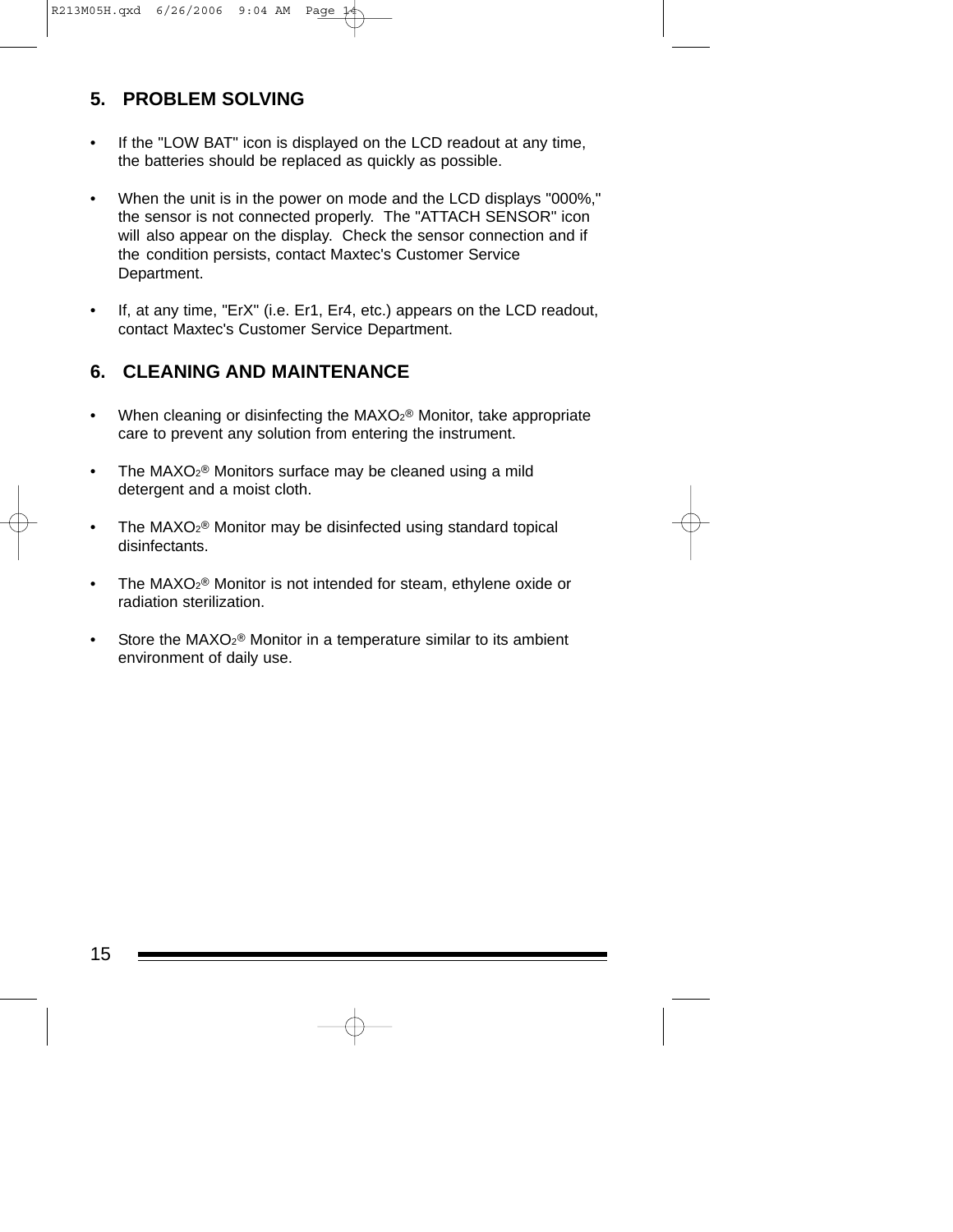# **7. SPECIFICATIONS**

# **7.1 Base Unit Specifications**

| <b>Measurement Range:</b>    | $0.0 - 100\%$                                                                                                          |
|------------------------------|------------------------------------------------------------------------------------------------------------------------|
| Resolution:                  | 0.1%                                                                                                                   |
|                              | Accuracy and Linearity: ±1% of full scale at constant temperature, R.H.<br>and pressure when calibrated at full scale. |
| Total Accuracy:              | ±3% Actual Oxygen Level over full operating<br>temperature range.                                                      |
| Response Time:               | 90% of final value in approximately 15 seconds<br>at $23^{\circ}$ C                                                    |
| Warm-up Time:                | none required                                                                                                          |
|                              | Operating Temperature: 15°C - 40°C (59°F - 104°F)                                                                      |
| Storage Temperature:         | -15°C - 50°C (5°F - 122°F)                                                                                             |
| Humidity:                    | 0-95% (non-condensing)                                                                                                 |
| <b>Power Requirements:</b>   | 2, AA Alkaline batteries (2 X 1.5 Volts)                                                                               |
| <b>Battery Life:</b>         | approximately 3000 hours in typical use.                                                                               |
| Low Battery Indication:      | "LOW BAT" icon displayed on LCD                                                                                        |
| Sensor Type:                 | Maxtec MAX-250E galvanic fuel cell                                                                                     |
| <b>Expected Sensor Life:</b> | >900,000% O2 Hours                                                                                                     |
|                              | over 2 years in typical applications                                                                                   |
| Alarm System:                | high/low alarms, flashing red LEDs, nominal                                                                            |
|                              | 2300Hz audible alarm beeper                                                                                            |
| Low Alarm Range:             | 18%-99% (>1% lower than high alarm)                                                                                    |
|                              | 15%-99% (>1% lower than high alarm) OM-25ME-L                                                                          |
| High Alarm Range:            | 19%-99% (>1% higher than low alarm)                                                                                    |
|                              | 16%-99% (>1% higher than low alarm) OM-25ME-L                                                                          |
| Alarm Accuracy:              | exact to displayed alarm value                                                                                         |
| Dimensions:                  | 3.5"(W) x 5.5"(H) x 1.5"(D) [89mm x 140mm x 38mm]                                                                      |
| Weight:                      | approximately .92 lbs. (417g)                                                                                          |
| Cable Length:                | 10 ft. (3m) fully extended                                                                                             |
| <b>Diverter Fitting:</b>     | fits industry standard, 15 mm "T" adapter                                                                              |

# **7.2 Sensor Specifications**

| 2 years in typical applications |                               |  |  |
|---------------------------------|-------------------------------|--|--|
| Volume % Dry                    | Interference in $O2%$         |  |  |
| 75%                             | $<$ 2%                        |  |  |
| 10%                             | $2\%$                         |  |  |
| 5%                              | $<$ 2%                        |  |  |
| 5%                              | $2\%$                         |  |  |
| 5%                              | $2\%$                         |  |  |
| 70%                             | $2\%$                         |  |  |
| 6%                              | $<$ 2%                        |  |  |
| 15%                             | $<$ 2%                        |  |  |
|                                 | galvanic fuel sensor (0-100%) |  |  |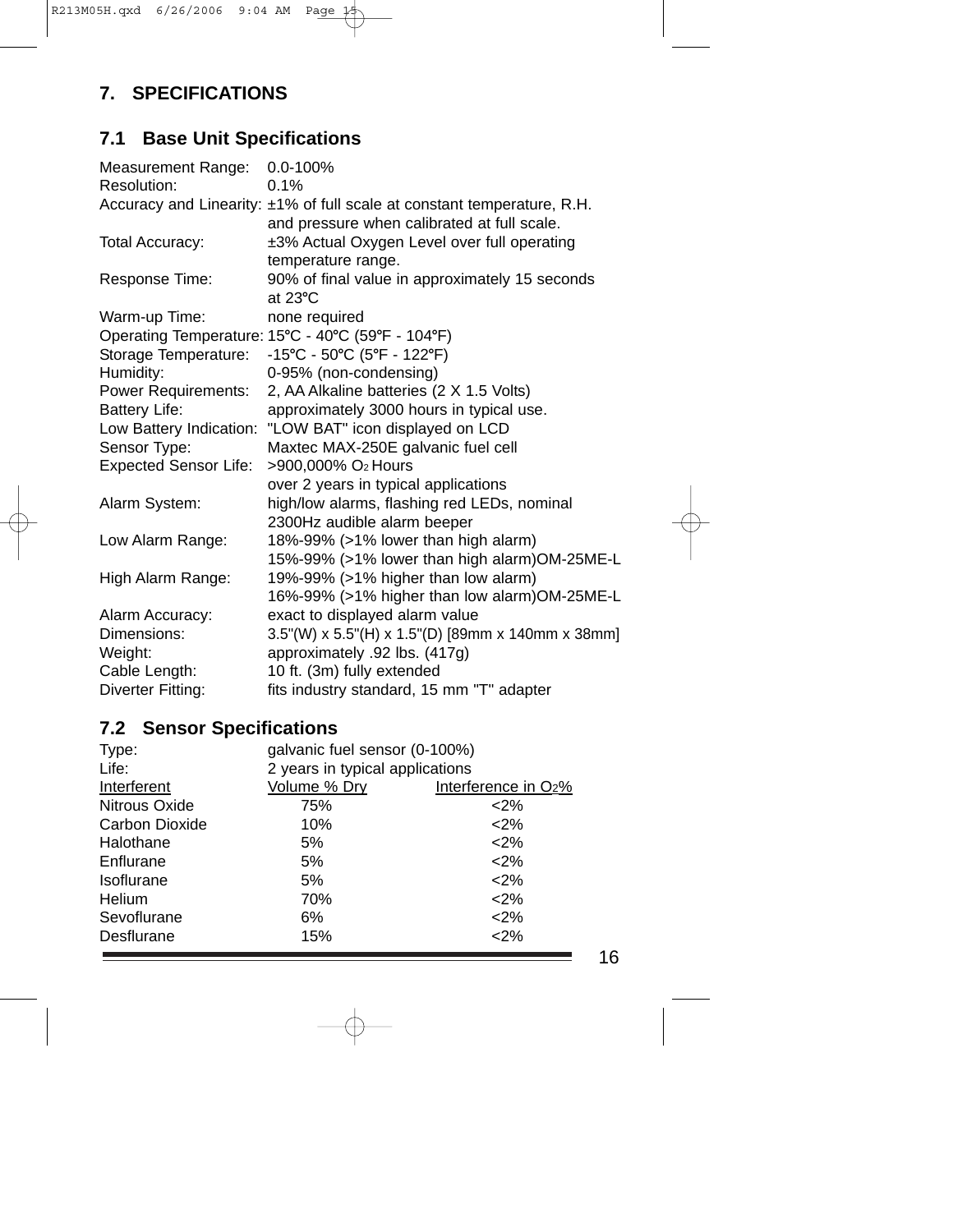#### **8. APPLICATIONS**

#### **8.1 Exposure to Anesthetic Gases**

Because of the unique chemistry of the oxygen sensors provided with the MAXO<sub>2</sub><sup>®</sup> Monitor, there are no significant effects when exposed to commonly used anesthetic gases, however, the monitor is not designed for exposure to flammable gas mixtures. (See WARNING page i)

#### **8.2 Calibration Techniques in Pressurized Systems**

Similar to other oxygen sensors, the Maxtec MAX series sensors measure the partial pressure of oxygen in a gas stream. This is correlated to read "percent oxygen" on the  $MAXO<sub>2</sub>®$  Monitors. It is important to note that the sensor output is directly proportional to the pressure of oxygen. Thus, one must take into consideration the effect of exposing the sensor to various gas sample pressures.

For example, if a monitor is calibrated to read 20.9% in ambient air (atmospheric pressure) and then exposed to a pressurized gas sample containing a known concentration of oxygen, the monitor will display a reading greater than the actual oxygen percentage. This is because the monitor was originally calibrated at atmospheric pressure (0 psig) then exposed to a higher pressure sample (eg, 5 psig). The greater the difference in pressure, the greater the difference in sensor signal (oxygen reading on the monitor).

By the same token, if a monitor is calibrated on a pressurized gas sample containing a known concentration of oxygen and then exposed to ambient air (atmospheric pressure), the monitor will display a reading less than the actual oxygen percentage.

To avoid confusion, the monitor can be calibrated at a single point on a gas stream similar to the application. If, for example, the purpose of the monitor is to measure oxygen in a concentrator or anesthesia application, the optimal results may be attained by calibrating the instrument on a gas of similar concentration and pressure. This would typically be done by connecting to a cylinder of a known high concentration of oxygen calibration gas and adjusting the flow and pressure to match the application before calibrating the instrument.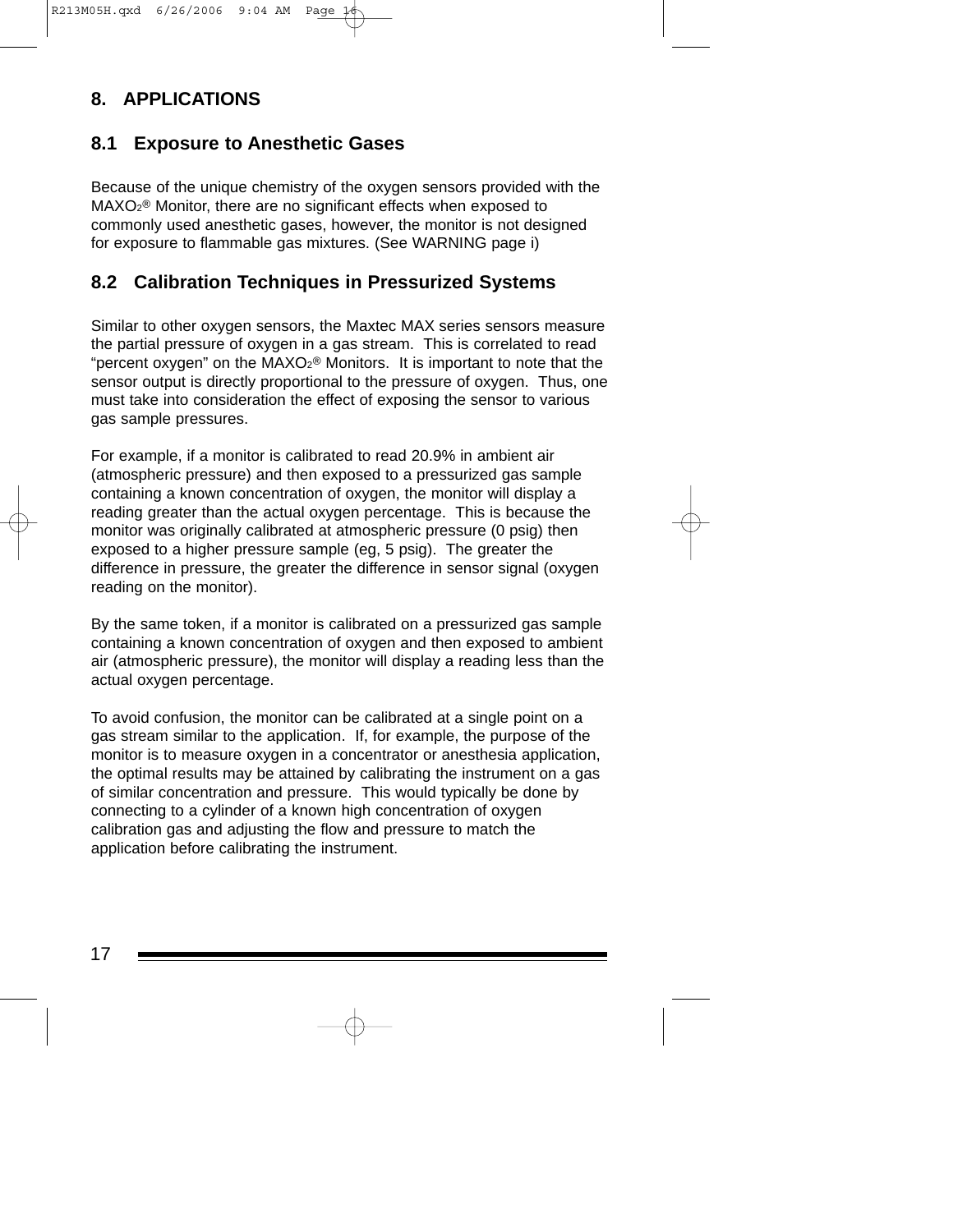#### **8.3 Calibration Errors**

The  $MAXO<sub>2</sub>®$  Monitors have a self test feature built into the software to detect faulty calibrations. During calibration, if the signal from the oxygen sensor is outside the limits stored within the instrument's memory, a flashing "CAL Er" is displayed. The error code is displayed to indicate that either the sensor should be replaced or that there is a fault in the calibration process. A few simple hints can prevent calibration errors.

If you try to adjust the monitor display before the reading has stabilized, the "CAL Er" may appear. For example, if the monitor had just been calibrated on a known high concentration of oxygen source gas and then exposed to ambient air, you should wait until the reading has stabilized. If you try to adjust the display to read 20.9% before the sample line has cleared of high concentration O2, the sensor may actually be exposed to residual high % oxygen. The signal from the sensor would still be high and considered "out of spec" for air, thus resulting in a "CAL Er". The proper procedure is to wait for the reading to stabilize before adjusting the display. This may take 30 seconds or more.

Externally mounted sensors, as found on the **OM-25ME** or **OM-25ME-L** come equipped with diverter tips. The tips help direct the gas in a "T" fitting up to the sensor for analysis. The diverter tips should be only used with a flowing gas. When calibrating in a non-flowing environment, remove the diverter tip.

#### **8.4 Atmospheres of High Humidity**

The  $MAXO<sub>2</sub>®$  Monitor can be used in applications where the relative humidity of the sample gas ranges from 0 to 95%, non-condensing. However, it should be noted that water vapor exerts its own pressure in the same manner as oxygen does in a sample gas stream.

For example, if the monitor is calibrated in dry gas and then the gas is humidified, the monitor will correctly display a reading which is slightly lower than previously displayed. This is due to the dilution of oxygen in the sample gas by water vapor.

This fact is important to note in systems where there exist both "wet" and "dry" gas streams such as in a ventilator circuit. If the monitor is measuring oxygen on the "dry side" of the ventilator, it will correctly indicate an oxygen concentration slightly greater than actually found in the "wet side" (delivered to the patient). The water vapor has diluted the gas stream.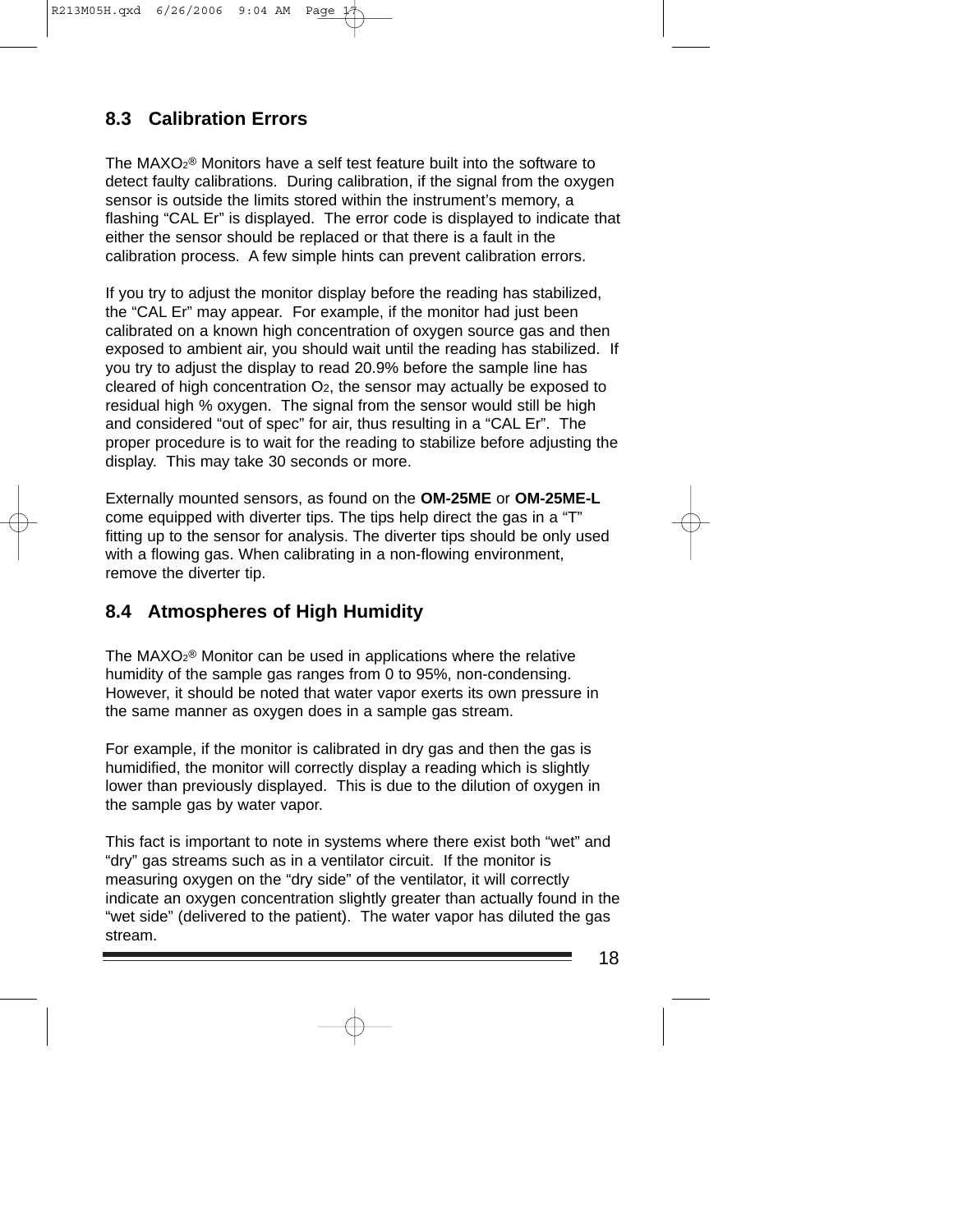Additionally, gas streams of high humidity may tend to condense on the sensor. Condensation on the sensor may eventually affect performance. For this reason, it is recommended that the sensor be mounted in a vertical position, facing downward to prevent condensate from flowing onto the sensing surface.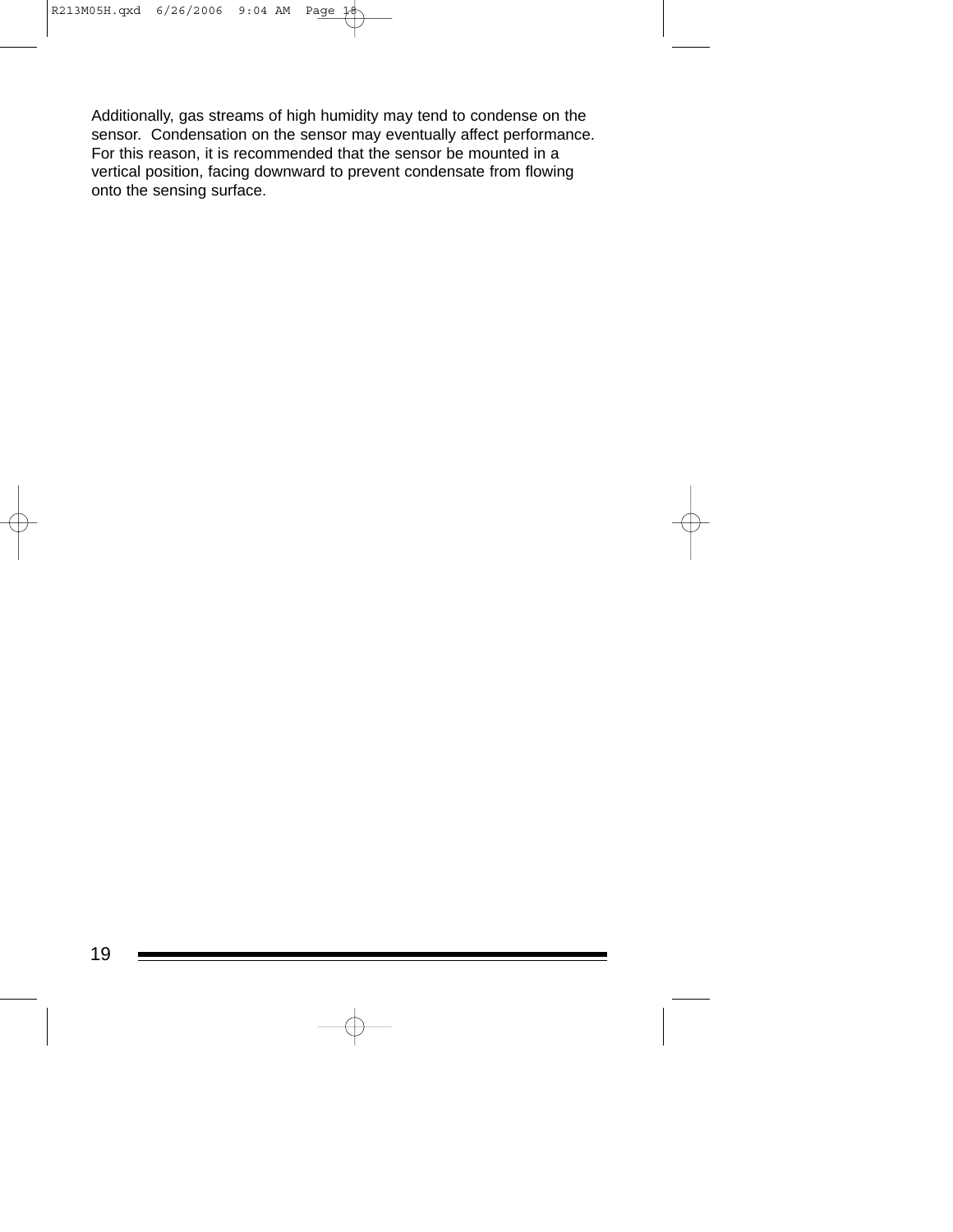#### **9. SPARE PARTS AND ACCESSORIES**

| Part Number                                                                                                                                    | <u>Item</u>                                                                                                                                                                                                                                                                                                        |
|------------------------------------------------------------------------------------------------------------------------------------------------|--------------------------------------------------------------------------------------------------------------------------------------------------------------------------------------------------------------------------------------------------------------------------------------------------------------------|
| R12503-002<br>R212P91<br>R <sub>103</sub> P <sub>16</sub><br>R212P17<br>R212P10<br>R212P30-001                                                 | MAX-250E Sensor<br><b>Battery Cover</b><br>Monitor/Analyzer External Cable<br>Keypad<br><b>LCD Display</b><br><b>PCBA Board</b>                                                                                                                                                                                    |
| <b>Accessories</b><br>R <sub>106</sub> P <sub>15</sub><br>R205P86<br>R206P75<br>R213P02<br>R213P31<br>RP16P02<br>RP16P10<br>R213M05<br>R213M66 | Concentrator Adapter for Sensor Probe<br>Monitor/Analyzer Wall Mount Bracket<br>Monitor/Analyzer Pole Mount Clamp<br>Monitor/Analyzer Protective Carrying Case<br>Swivel Mount Stand<br>"T" Adapter (15 mm I.D.)<br>"T" Oxygen Sensor Activator System<br><b>OM-25ME Manual</b><br><b>Technical Service Manual</b> |

Although normal usage will not require repair, Maxtec will make available, on request, diagrams, descriptions and instructions to assist user's appropriately qualified technical personnel in repairing and replacing broken or worn components.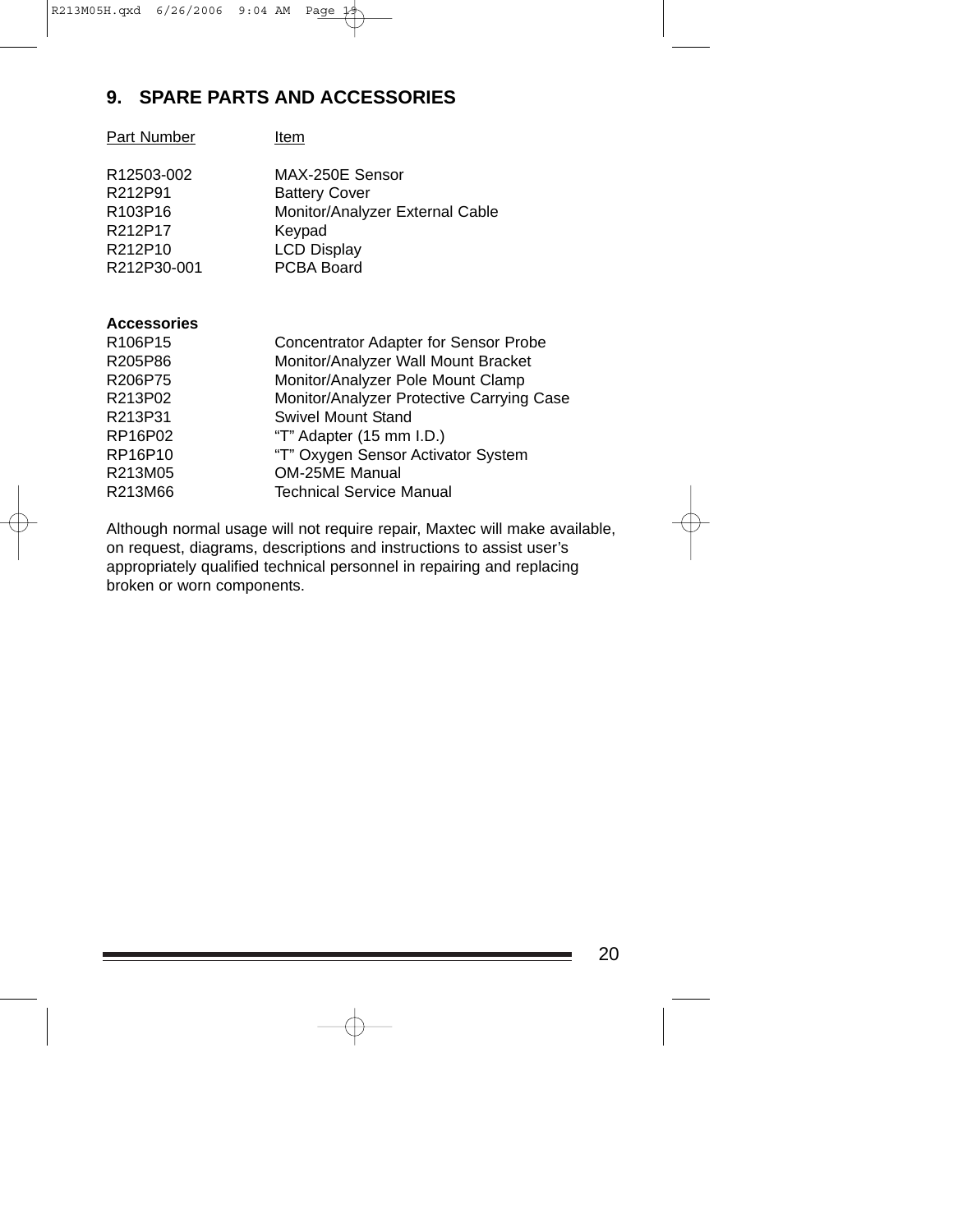#### **10. WARRANTY**

The  $MAXO<sub>2</sub>®$  Monitor is designed for medical oxygen delivery equipment and systems. Under normal operating conditions, Maxtec warrants the MAXO<sub>2</sub><sup>®</sup> Monitor to be free from defects of workmanship or materials for a period of two (2) years from the date of shipment from Maxtec, provided that the unit is properly operated and maintained in accordance with Maxtec's operating instructions. Based on Maxtec's product evaluation, Maxtec's sole obligation under the foregoing warranty is limited to making replacements, repairs, or issuing credit for equipment found to be defective. This warranty extends only to the buyer purchasing the equipment directly from Maxtec or through Maxtec's designated distributors and agents as new equipment.

Maxtec warrants the MAX-250E oxygen sensor in the MAXO<sub>2®</sub> Monitor to be free from defects in material and workmanship for a period of two (2) years from Maxtec's date of shipment in a MAXO<sub>2®</sub> unit. Should a sensor fail prematurely, the replacement sensor is warranted for the remainder of the original sensor warranty period.

Routine maintenance items, such as batteries, are excluded from warranty. Maxtec and any other subsidiaries shall not be liable to the purchaser or other persons for incidental or consequential damages or equipment that has been subject to abuse, misuse, mis-application, alteration, negligence or accident. THESE WARRANTIES ARE EXCLUSIVE AND IN LIEU OF ALL OTHER WARRANTIES, EXPRESSED OR IMPLIED, INCLUDING WARRANTY OF MERCHANTABILITY AND FITNESS FOR A PARTICULAR PURPOSE.